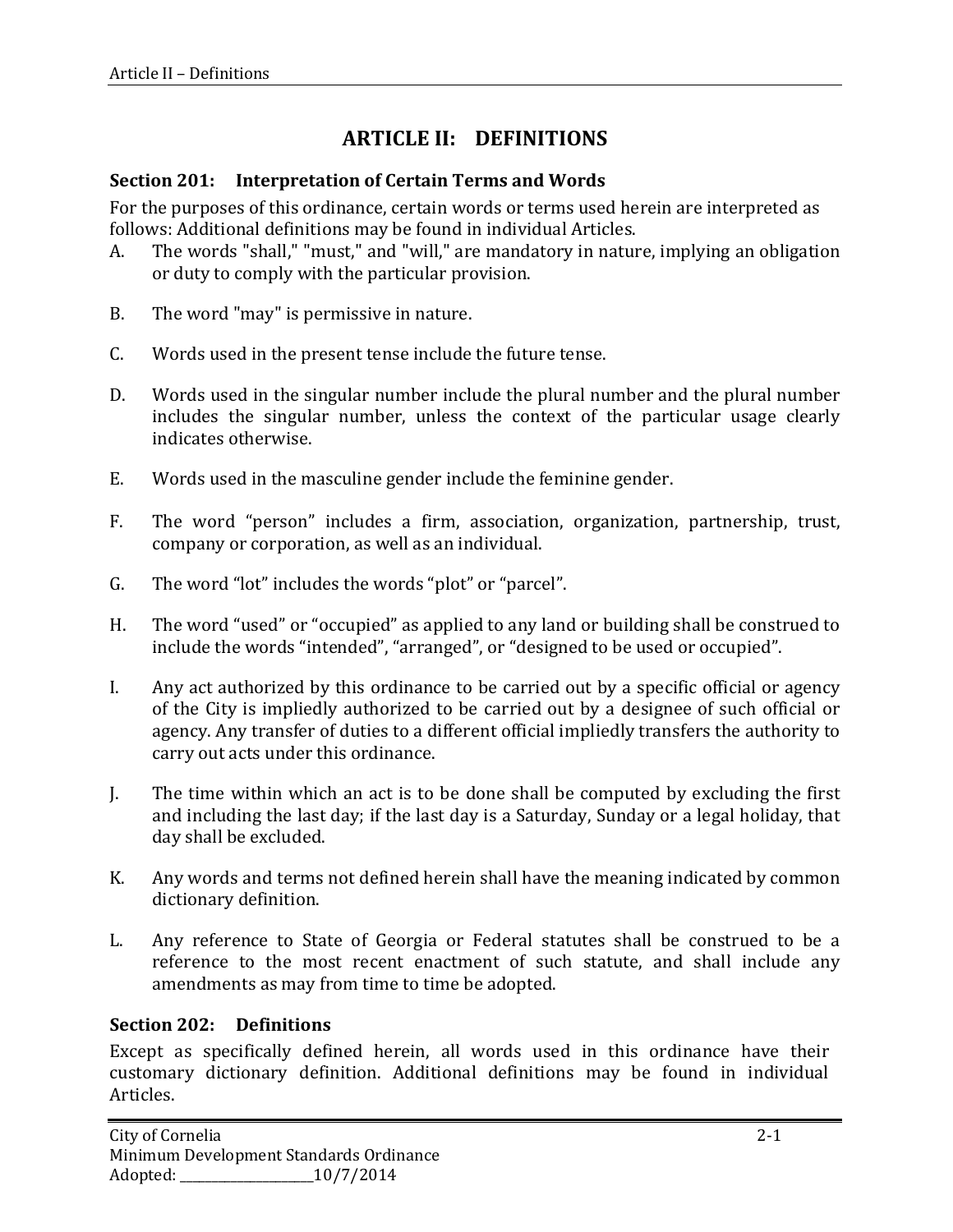Access: A way or means of approach or entrance by which pedestrians, vehicles, or both shall have safe, adequate, and usable ingress/egress to a property or use. A private access is an access not in public ownership and controlled by means of deed, dedication, or easement.

Abutting: Having property boundaries or lot lines in common with no separating by a street, alley or other right-of-way.

Acre: A measure of land equating to 43,560 square feet.

Adequate channel: A natural or man-made channel or pipe that is capable of conveying the runoff from the applicable storm design without overtopping its banks or eroding, after development of the site in question.

Adjacent/adjoining: Abutting or being directly across a street, alley, other rights-of-way or waterways.

Administrative Officer: The City Manager of the City of Cornelia, or his or her duly authorized representative.

Alley: A public or private thoroughfare which affords only a secondary means of access to abutting property.

| Alley         |                  |  |
|---------------|------------------|--|
|               | Development Site |  |
| <b>Street</b> |                  |  |
|               |                  |  |

ANSI: The American National Standards Institute, Inc.

Appeal: A request for a review of an Administrative  $\Box$ 

Officer's interpretation of any provision of this ordinance, or an action taken by an Administrative Officer in the application or enforcement of this ordinance.

Applicant: A person seeking any determination or approval under, or permits required by this ordinance.

Application: An application for development approval that contains the supporting documentation required by this ordinance.

Arborist: A professional in the practice of arboriculture, which is the cultivation, management, and study of individual trees, shrubs, vines, and other perennial woody plants.

Architect: A person who, by reason of his knowledge of the mathematical and physical sciences and the principles of architecture and architectural design, acquired by professional education, practical experience or both, is qualified to engage in the practice of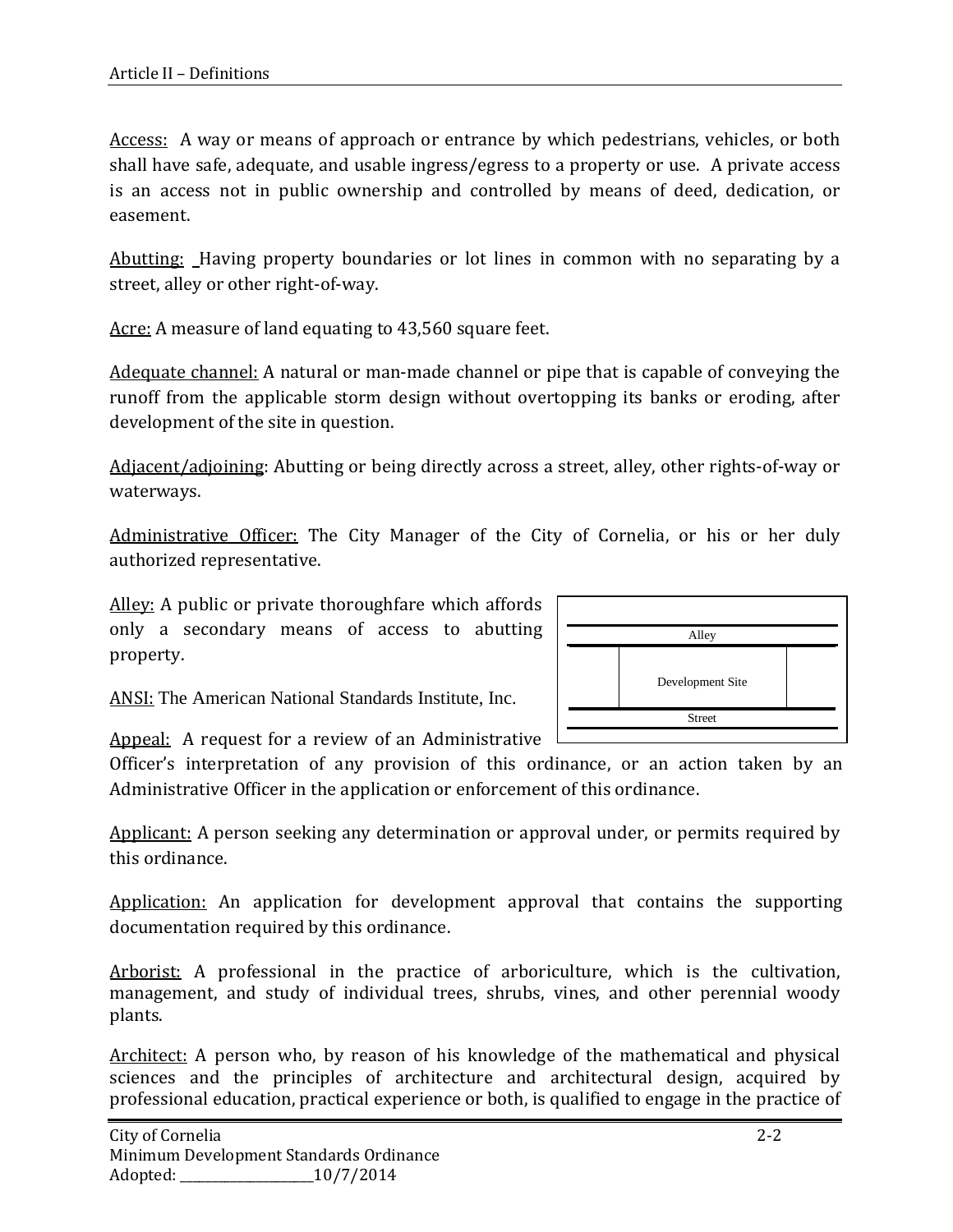architecture as attested by the issuance to said person of a license as an architect by the State of Georgia.

Area: The area of a property shown to the nearest whole square foot.

Area of Special Flood Hazard: The land in the flood plain within a community subject to a one (1) percent or greater chance of flooding in any given year.

Arterial Street: A major highway with full or partial control of access.

ASCE: The American Society of Civil Engineers.

ASSHTO: The American Association of State Highway and Transportation Officials.

ASTM: The American Society of Testing and Materials.

AWWA: The American Water Works Association.

Base Flood (100-year Flood): A flood having a one (1) percent chance of being equaled or exceeded in any given year.

Base Flow: The normal flow in a stream after the impact of any specific rainfall event has dissipated.

Basement: That portion of the building having its floor sub-grade (below ground level).

Bench: The space left between the upper edge of a cut and toe of an embankment to break the continuity of an otherwise long slope.

Berm: A mound of earth or embankment, linear in dimension, which intercepts or diverts the flow of water down a slope, or visually interrupts the line of sight to provide visual interest, screen views, reduce noise or fulfill other such purposes..

Bike Lane: Paved and marked lane on the side of a roadway or other path designed and marked specifically for bicycle traffic.

Block: A piece or parcel of land or multiple parcels, entirely surrounded by public highways or streets.

BMP or Best Management Practice: An effective practicable means of reducing the amount of pollution generated by nonpoint sources, which may be structural or nonstructural practices or a combination of practices.

Board of Adjustments: The body established by the Zoning Ordinance and appointed by the Governing Body which has authority to take action on appeals and variances as established in the City's Zoning Ordinance.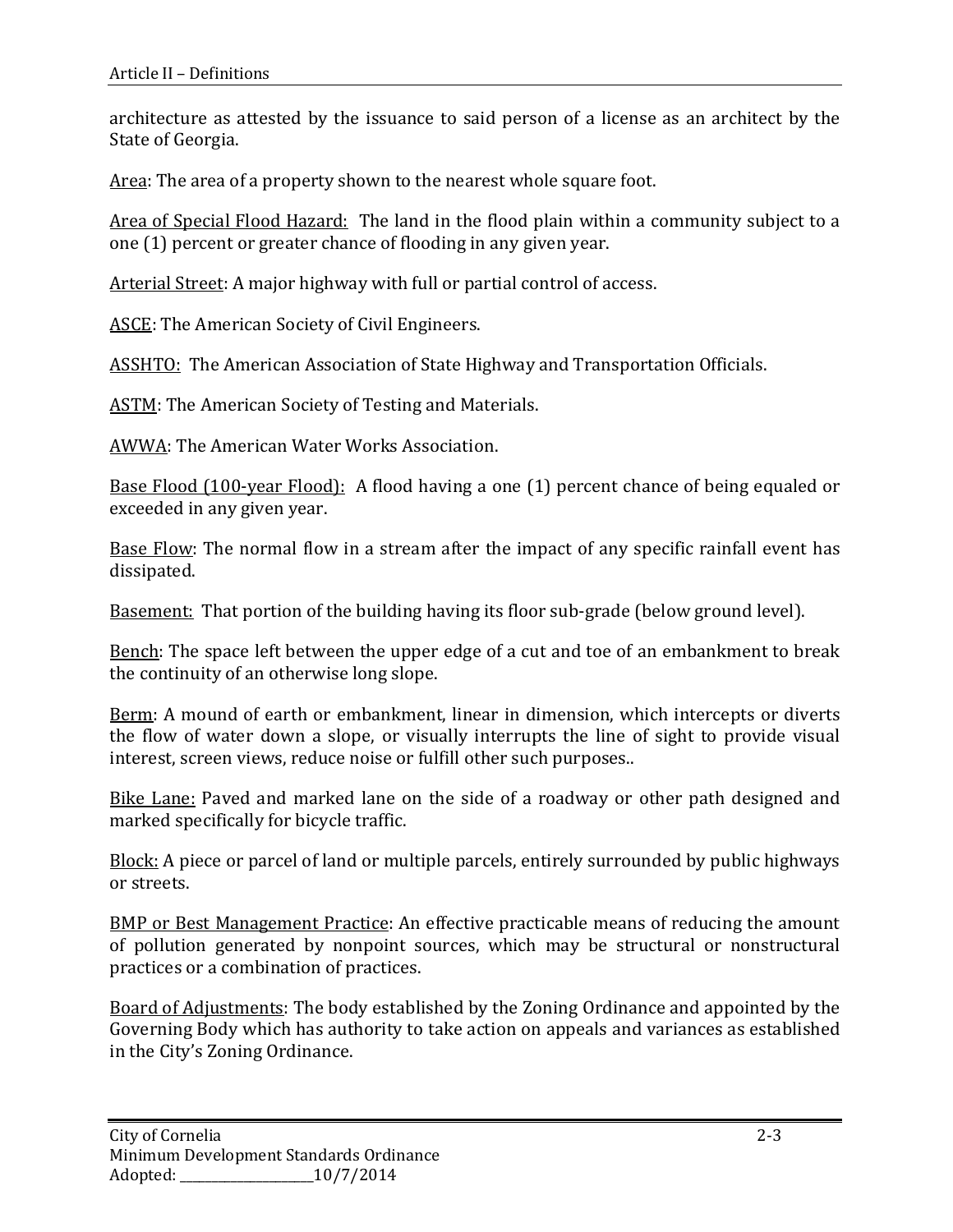Buffer: That portion of a lot or area set aside with adequate natural or planted vegetation to accomplish visual and sound screening to separate residential zoning districts from other zoning districts, or to protect and/or preserve environmentally sensitive areas and allow them to be maintained in an undisturbed and natural condition. In the event that insufficient existing vegetation or trees exist in the buffer zone, planting, fencing, or other supplemental screening shall be required, with a density or opacity to accomplish buffering as required by all approved ordinances. Roads, parking areas, above ground stormwater retention facilities, recreational facilities, or other above ground construction shall not be permitted within the required buffer area. Public rights-of-way and utility easements shall not be considered part of the buffer area. Required buffer areas are in addition to required yard areas.

Building: Any structure, either temporary or permanent, above or below ground, having a roof or other covering, and designed, built, or used as a shelter or enclosure for persons, animals or property of any kind, including tents, awnings, or vehicles used for purposes of a building.

Building Official: The person or persons designated by the City of Cornelia to be responsible for the administrative functions required in connection with the enforcement of the Minimum Development Standards Ordinance of the City of Cornelia.

Building Setback Line: A line establishing the minimum allowable distance between the buildings, including any covered porches, and the street right-of-way or property line when measured perpendicularly thereto. In the case of corner lots or double frontage lots, front yard requirements shall be observed for those areas adjacent to street right-of-ways.

Caliper: A standard of measure of tree diameter of new or replacement plantings. It is defined by the American Association of Nurserymen. Caliper is the diameter of the trunk measured six (6) inches above the ground for up to and including four (4) inches caliper size in diameter and twelve (12) inches above the ground for larger sizes.

Catchment area or basin: Watershed; drainage basin; also, the area of such a basin.

Cemetery: A place used or to be used and dedicated or designated for earth interments of human remains.

Centerline of Street: That line surveyed and monumented by the Governing Body and designated as the center of a public street. If a centerline has not been surveyed, it shall be the line running midway between the outside curbs, ditches or pavement/improvement ends of such street, or such midway line extended.

Channel: Elongated open depressions in which water may, or does, flow. An elongated depression, either naturally or artificially created and of appreciable size, which periodically or continuously contains moving water, or which forms a connecting link between two bodies of water. It must have a definite bed and bank that serve to confine the water.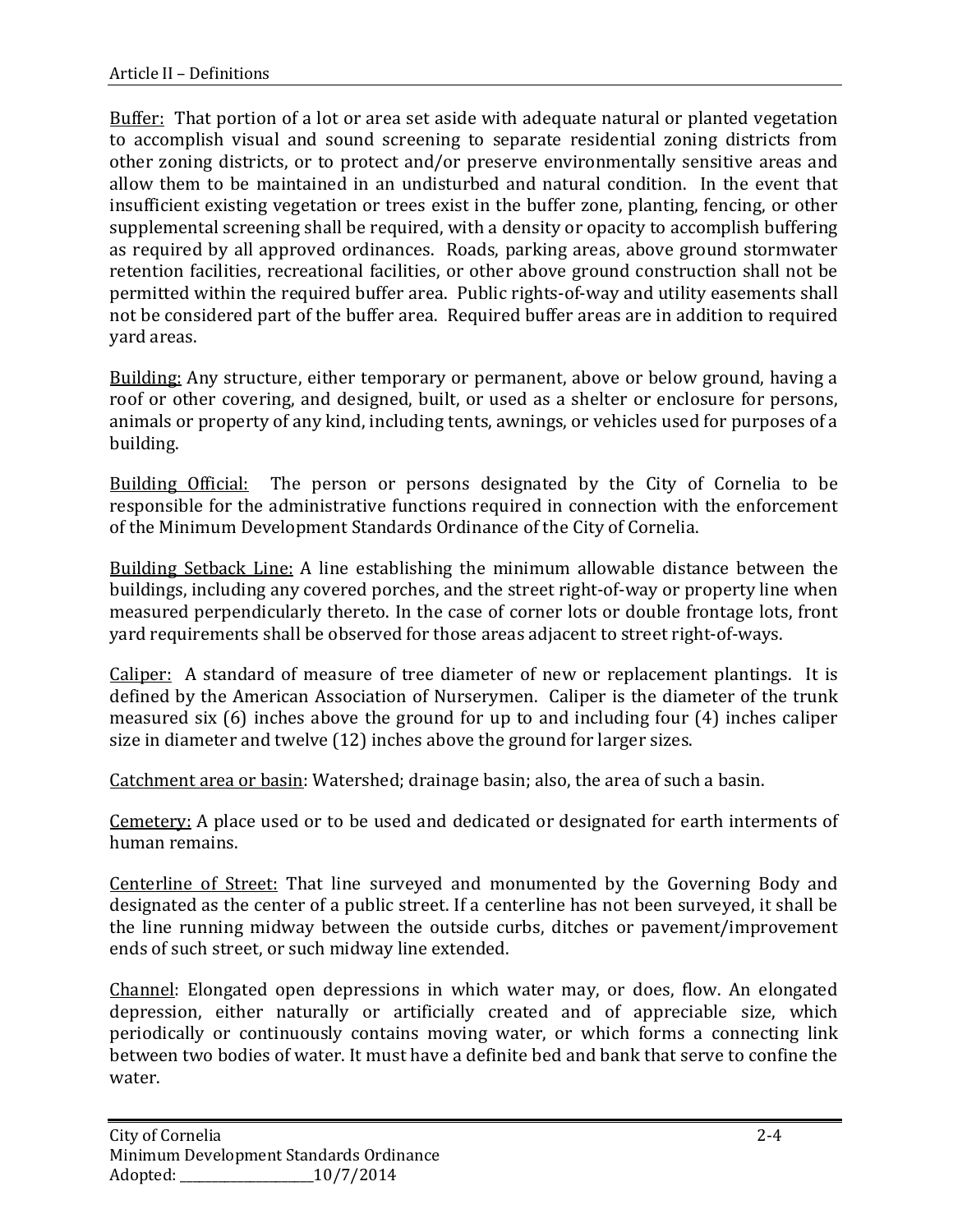Clearing: The selective removal of vegetation from a property, whether by cutting or other means.

Clear-Cutting: The clearing or removal of all trees from a site larger than one (1) acres in a manner contrary to the Best Management Practices of the Georgia Forestry Commission, except as authorized by a development permit or building permit. This definition does not include clear-cutting necessary to install required infrastructure such as roads and utilities.

City: The City of Cornelia, Georgia.

City Attorney: The City Attorney of the City of Cornelia.

City Commission: The governing body of the City of Cornelia, Georgia.

City Engineer: The Engineer of the City of Cornelia, or his authorized representative.

Comprehensive Plan: Those coordinated plans or portions thereof which have been prepared by or for the Governing Body for the physical development of the jurisdiction; or any plans that designate plans or programs to encourage the most appropriate use of the land in the interest of public health, safety and welfare.

Concept Plan: A drawing which shows the overall concept (e.g., a concept plan) of a proposed development, and which may include lots and streets in a subdivision or the general location of buildings and improvements for a residential or non-residential project.

Conduit: A general term for any channel intended for the conveyance of water, whether open or closed; any container for flowing water.

Conservation: The management of natural resources to prevent waste, destruction, or degradation.

Conservation areas, primary: Any property qualifying as conservation use property under O.C.G.A. § 48-5-7.4; and any steep slopes, floodplains, wetlands, water bodies, upland buffers around wetlands and water bodies, critical wildlife habitat, and sites of historic, cultural, or archaeological significance, located outside of building envelopes and lots established for building purposes.

Conservation areas, secondary: Prime farmland, natural meadows, mature woodlands, farm fields, localized aquifer recharge areas, and lands containing scenic views and sites, located outside of building envelopes and lots established for building purposes.

Conservation easement: A legally enforceable agreement between a property owner and the holder of the easement, with content meeting requirements of Georgia law and in a form acceptable to the City Attorney and recorded in the office of the Clerk of Superior Court of Habersham County. A conservation easement restricts the existing and future use of the defined tract or lot to conservation use, agriculture, passive recreation, or other use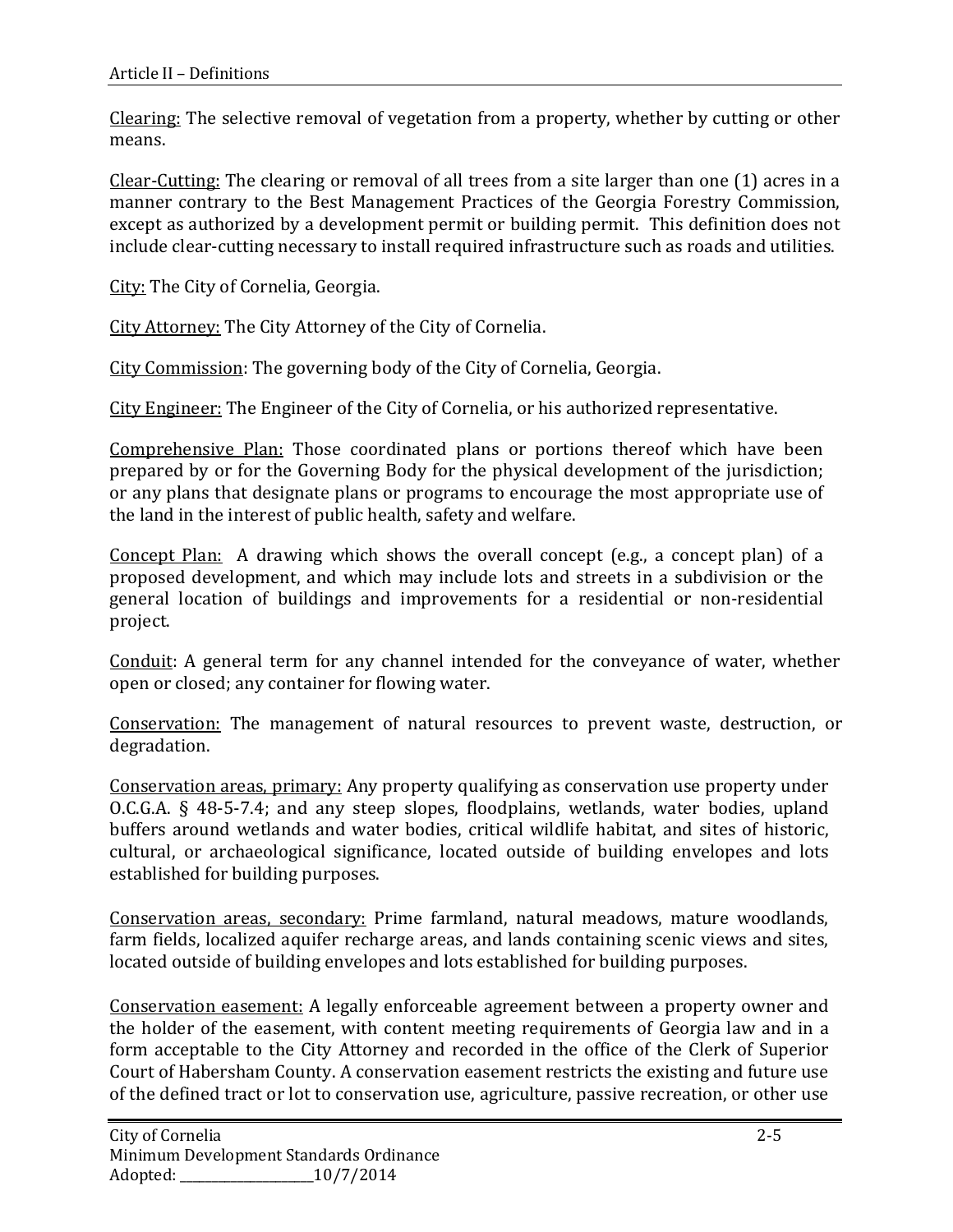approved by the Governing Body and prohibits further subdivision or development. Such agreement also provides for the maintenance of open spaces and any improvements on the tract or lot. Such agreement cannot be altered except with the express written permission of the easement holder and any other co-signers. A conservation easement may also establish other provisions and contain standards that safeguard the tract or lot's special resources from negative changes.

Conservation subdivision: A subdivision where open space is the central organizing element of the subdivision design and that identifies and permanently protects all primary conservation areas and all or some of the secondary conservation areas within the boundaries of the subdivision.

Construction, continual: Construction performed by a full complement of workers and equipment mobilized at the project site, actively engaged in incorporating materials and equipment into the building or structure each normal working day.

Construction Costs: The total value of the construction of, or reconstruction work on structures, as determined by the Administrative Officer or their designee, in issuing a building, or other type, permit for construction or reconstruction.

Construction Entrance: A temporary access for the ingress and egress of construction vehicles.

Construction, Existing: Any structure for which the "start of construction" commenced before the effective date of the initial adoption of this ordinance.

Construction, New: Structures for which the "start of construction" commenced on or after the effective date of this ordinance.

Contractor: A person, firm or corporation who the owner of a property has employed, or contracted to perform, construction activity associated with a development. For purpose of this ordinance, the term contractor shall include all subcontractors who are under separate contract or agreement with the contractor for performance of a part of the work at the site.

Corridor Map: A map adopted by the City which designates land to be reserved for the construction of future or improvement of existing transportation facilities and future parks, open spaces, and green spaces.

County: Habersham County, Georgia

Critical Root Zone: An area of root space that is within a circle circumscribed around the trunk of a healthy tree corresponding to the drip line.

Cross-section: A profile of the ground surface perpendicular to the center line of a road, stream, or other feature.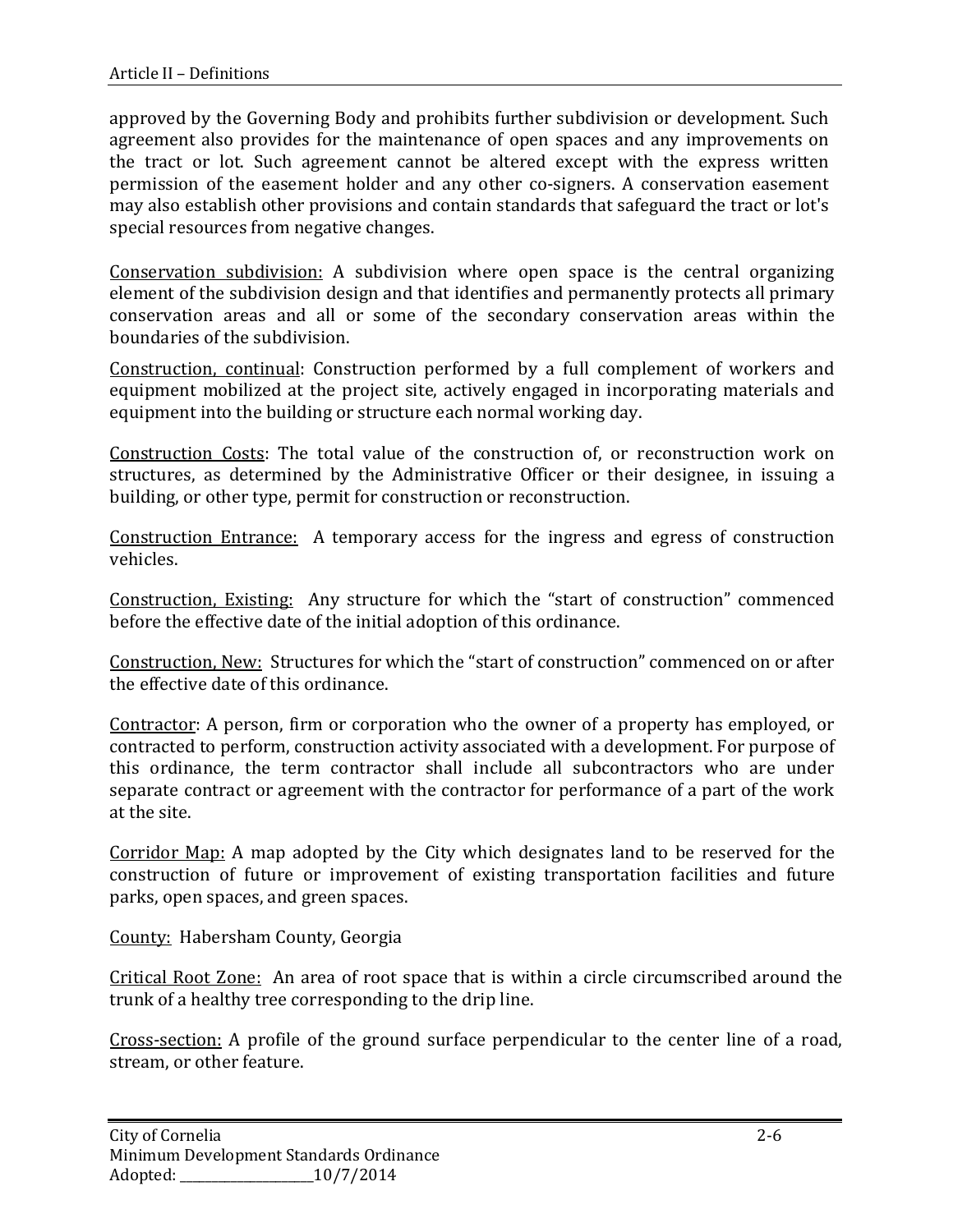Cul-de-sac: A street having one end open to traffic and being permanently terminated at the other end by a vehicular turn-around.

Cul-de-sac, Temporary: A non-permanent vehicular turn-around located at the termination of a street.

Culvert: A closed conduit of waterway carrying water through or under a driveway, fill area, street, highway, or railroad. A culvert is distinguished from a bridge by certain characteristics: (a) a culvert is typically monolithic in cross-section, and has a regular, symmetrical shape; a bridge is typically constructed such that the span is separate from and supported by abutments and/or piers; (b) a culvert usually has a large ratio of length to width.

Curb: A boundary, usually constructed of concrete, usually marking the edge of a roadway or paved area, which is designed to channel stormwater to drainage inlets and/or prevent or deter access.

Curb Cut: A provision for vehicular ingress and/or egress between property and an abutting street.

Curb Radius: The curved edge of a street at street intersections.

(DBH) Diameter Breast Height: Diameter at breast height is a standard of measure or tree size, and is the trunk diameter measured in inches a height of 4.5 feet above the ground. If the tree splits into multiple trunks below 4.5 feet, then each trunk is measured as a separate tree. If a tree splits above 4.5 feet, it is measured as a single tree.

Dead-End Street: A street, other than a cul-de-sac, with only one outlet. Dead-end streets are not allowed within the City.

Debris: Any material, including floating trash, suspended sediment or bed load moved by a flowing stream; detritus. This term also includes those materials that may be disposed of in a debris landfill. Also includes trash, garbage, junk, building material, or plant material left or deposited on a site or street, or disposed of improperly.

Deceleration Lane: An added roadway lane, of a specified distance and which may include a taper, as approved by the City Engineer, that permits vehicles to slow down and leave the main vehicle stream.

Deciduous Tree: Any plant or tree which drops its leaves annually at the end of the growing season.

Dedication: The deliberate appropriation of land by an owner for any general and public use or purpose, reserving to himself no other rights than such as are compatible with the full exercise and enjoyment of the public uses to which the property has been devoted.

Dedication Plat: A plat that indicates property to be dedicated for public right-of-way or land for public use.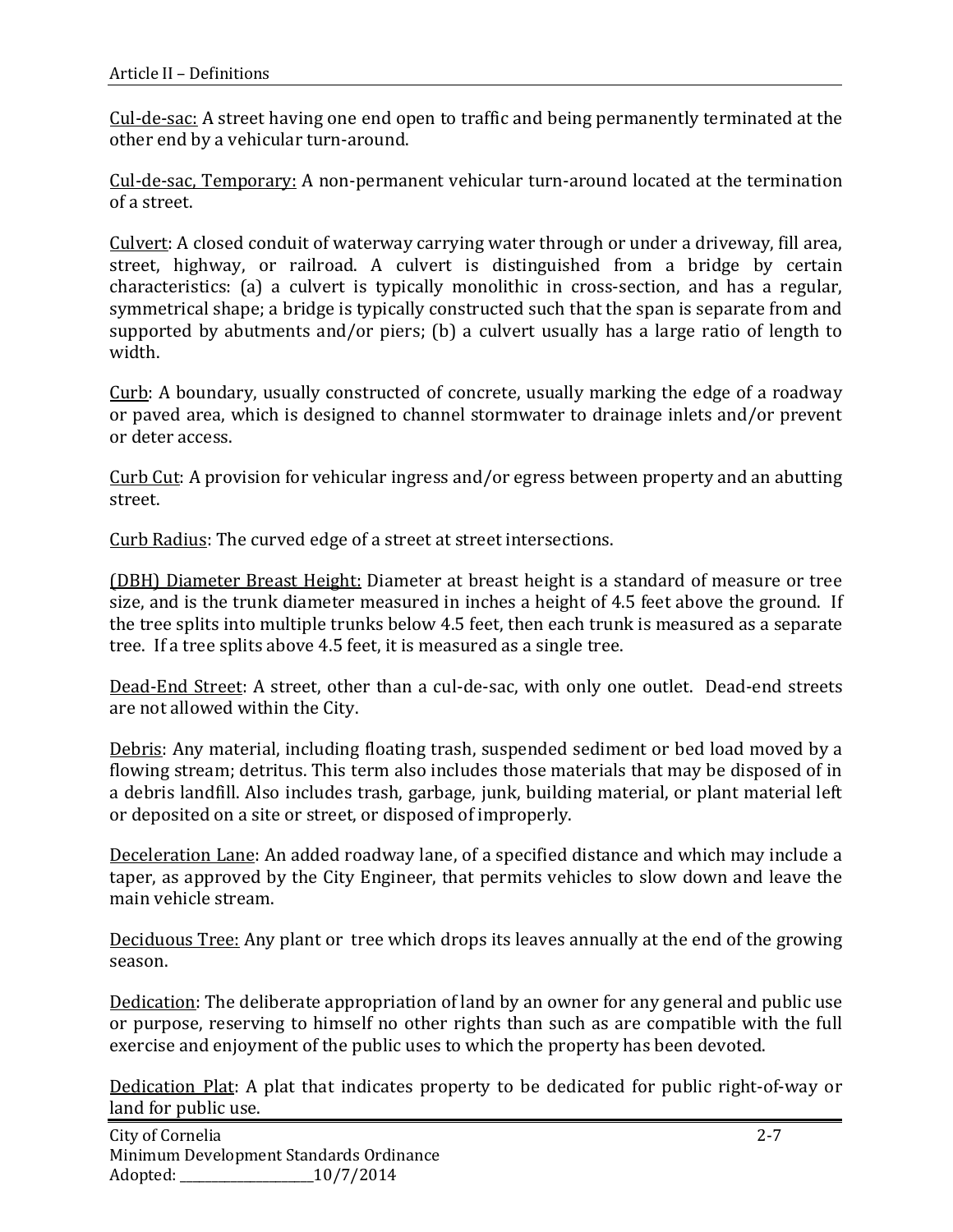Demolition: The razing of any structure above or below the existing grade.

Design Professional: An individual who meets State licensure requirements applicable to the profession or practice in which he or she is engaged in.

Detention: The temporary retraining of stormwater on-site.

Detention Pond: A pond or pool used for the temporary storage of stormwater runoff and which provides for the controlled release of such stormwater.

Developer: Any person, individual, firm, partnership, association, corporation, estate, trust or any other group or combination acting as a unit who directs the undertaking or proposes to undertake development as herein defined, whether the development involves the subdivision of the land for sale, the construction of buildings or other improvements on a single land ownership, or both.

Development: Any man-made change of improved or unimproved real estate, including but not limited to, buildings, structures, mining, dredging, filling, grading, paving, excavation or drilling operations.

Development Department: Administrative Officer and staff responsible for the processing and review of all plans related to new construction and redevelopment.

Development Permit: Approval by the Administrative Officer to proceed with development. For purposes of this ordinance, the development permit required by this ordinance shall be the same as (or coordinated with) the permit required for compliance with Soil Erosion and Sedimentation Control regulations of the Code of Ordinances of the City of Cornelia and the development permit required by the City of Cornelia Zoning Ordinance.

Development Plan: Any plan containing substantial information required to be filed by this ordinance, which shows how the property to be affected by the development will be changed and improved in a specific manner, including the installation of roads and utilities and the erection of buildings and structures, among other specific requirements.

Dike: An embankment to confine or control water, especially one built along the banks of a river to prevent overflow of lowlands; a levee.

Discharge: The act involved in water or other liquid passing through an opening or along a conduit or channel; and/or the water or other liquid which emerges from an opening or passes along a conduit of channel.

Disturbed Area: Disturbed area is defined as the entire limits of the site project activity, outside of the buffer area.

Ditch: An artificial channel, usually distinguished from a canal by its smaller size.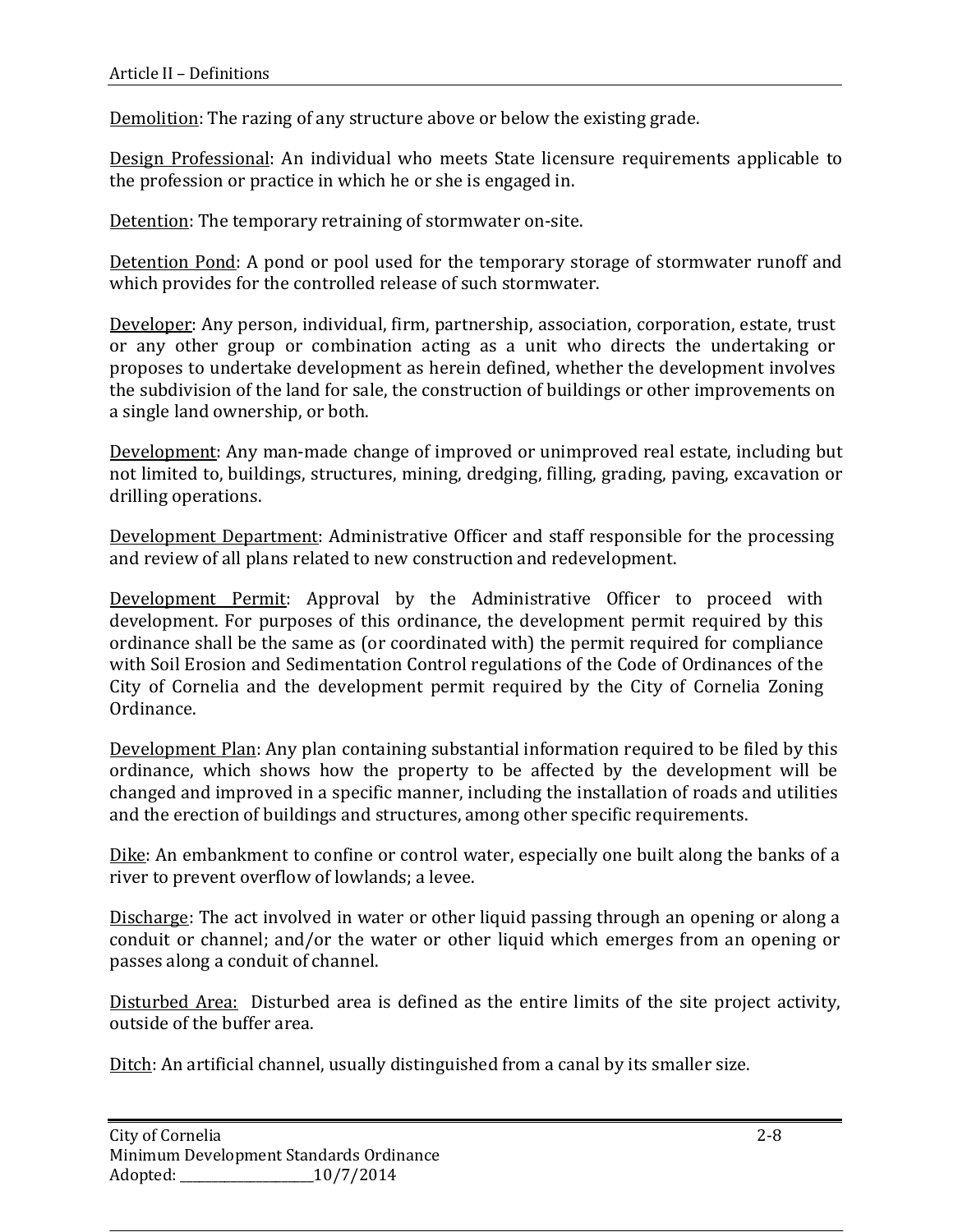Drainage Area: The contributory area of a stream at a specified location, measured in a horizontal plane, which is enclosed by a topographic divide such that direct surface runoff from precipitation normally would drain by gravity into the river basin above the specified point.

Drainage Structure: A device composed of a virtually non-erodible material such as concrete, steel, plastic or other such material that conveys water from one place to another by intercepting the flow and carrying it to a release point for storm-water management, drainage control, or flood control purposes.

Easement: A non-possessory interest in land; a grant by a property owner for the use by the public, a corporation or persons, of a portion of land for a specified purpose or purposes. Historically, easements may have been descriptive or prescriptive, may or may not be recorded in the public land record in the Habersham County Courthouse. The lack of record of or specificity in a historic easement does not reduce its validity. Any historic easement to the interest of the City shall be construed to the maximum benefit of the City. It is the intent of this ordinance that all easements (new or historic) shall be made a part of the public record and shall be recorded in the Habersham County Courthouse.

EPD: The Environmental Protection Division (EPD) of the Georgia Department of Natural Resources is a state agency charged with protecting Georgia's air, land and water resources through the authority of state and federal statutes. EPD issues and enforces all state permits related to air, land and water pollution and control and has full delegation for federal environmental permits except Section 404 (wetland) permits.

Escrow Account: A type of subdivision improvement guarantee where the subdivider deposits cash, a note, a bond, or some other instrument readily convertible to cash for specific face value specified by the Administrative Officer to cover the costs of required improvements.

Fill: A portion of land surface to which soil or other solid materials have been added; the depth above the original ground.

Final Plan: A detailed engineering drawing(s) showing the proposed improvements required in the development of a given parcel and demonstrating compliance with the requirements of this ordinance and other law, prepared by a qualified design professional (e.g., Professional Engineer) who is licensed to prepare such in accordance with State law.

Final Plat: A scale drawing showing the boundaries, dimensions, and features of real property. Plats submitted, or recorded in compliance with this ordinance shall meet the requirements of the Georgia Plat Act.

Finished Grade: The final elevation and contour of the ground after cutting and filling and conforming to the proposed design.

Fire Flow: The flow of water required to extinguish the largest probable fire served by a water utility service or company.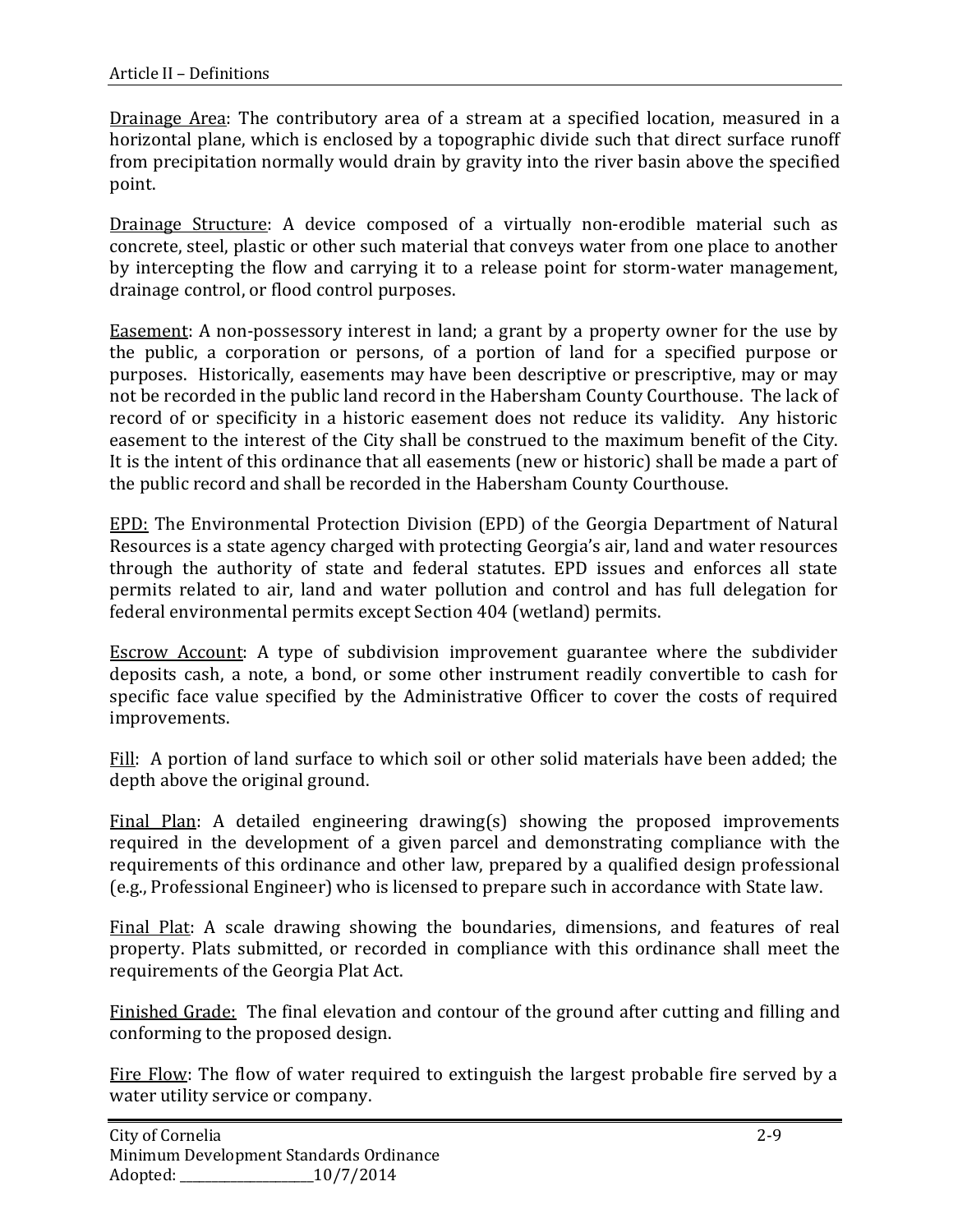Flood Hazard Area: Any normally dry area that is susceptible to being inundated by water. The flood hazard areas include, but are not limited to, land subject to the 100-year flood.

Flood Hazard Boundary Map (FHBM): An official map of a community issued by the Federal Emergency Management Agency, where the boundaries of the areas of special flood hazard have been defined as Zone A.

Flood Insurance Rate Map (FIRM): An official map of a community on which the Federal Emergency Management Agency has delineated both the areas of special flood hazard and the risk premium zones applicable to the community.

Flood Insurance Study: Official report provided by the Federal Emergency Management Agency containing flood profiles, as well as the Flood Boundary-Floodway Map and the water surface elevation of the base flood.

Flood Peak: The maximum water level at the time of maximum discharge of a particular flood at a given point along a stream.

Floodplain: Area which borders a stream channel and is covered by its water in time of flood; also consists of stream bed areas subject to recurrent overflow, or inundation.

Floodway: The channel of a river, stream or other watercourse and the adjacent land area that must be reserved to discharge the 100-year flood without cumulatively increasing the water surface elevation more than one foot (1 ft.) at any point.

Fps: Feet per second.

Frontage: Distance of lot as measured along the right-of-way.

Georgia DOT or GDOT: The (State of) Georgia Department of Transportation.

Gph: Gallons per hour.

Gpm: Gallons per minute.

Governing Body: The Mayor and City Commission of Cornelia, Georgia.

Gradient: The rate of vertical change between two distance points, determined by dividing the vertical distance by the horizontal distance (i.e., rise over run).

Grading: The movement, removal or addition of earth and the altering the shape of ground surfaces on a site by the use of mechanical equipment. This shall include stripping, cutting, filling, stockpiling and shaping or a combination thereof. Grading is a land disturbing activity.

Greenway: A linear park or open space conservation area that provides recreational opportunities, pedestrian and/or bicycle paths, and/or conservation and preservation of open spaces or natural areas.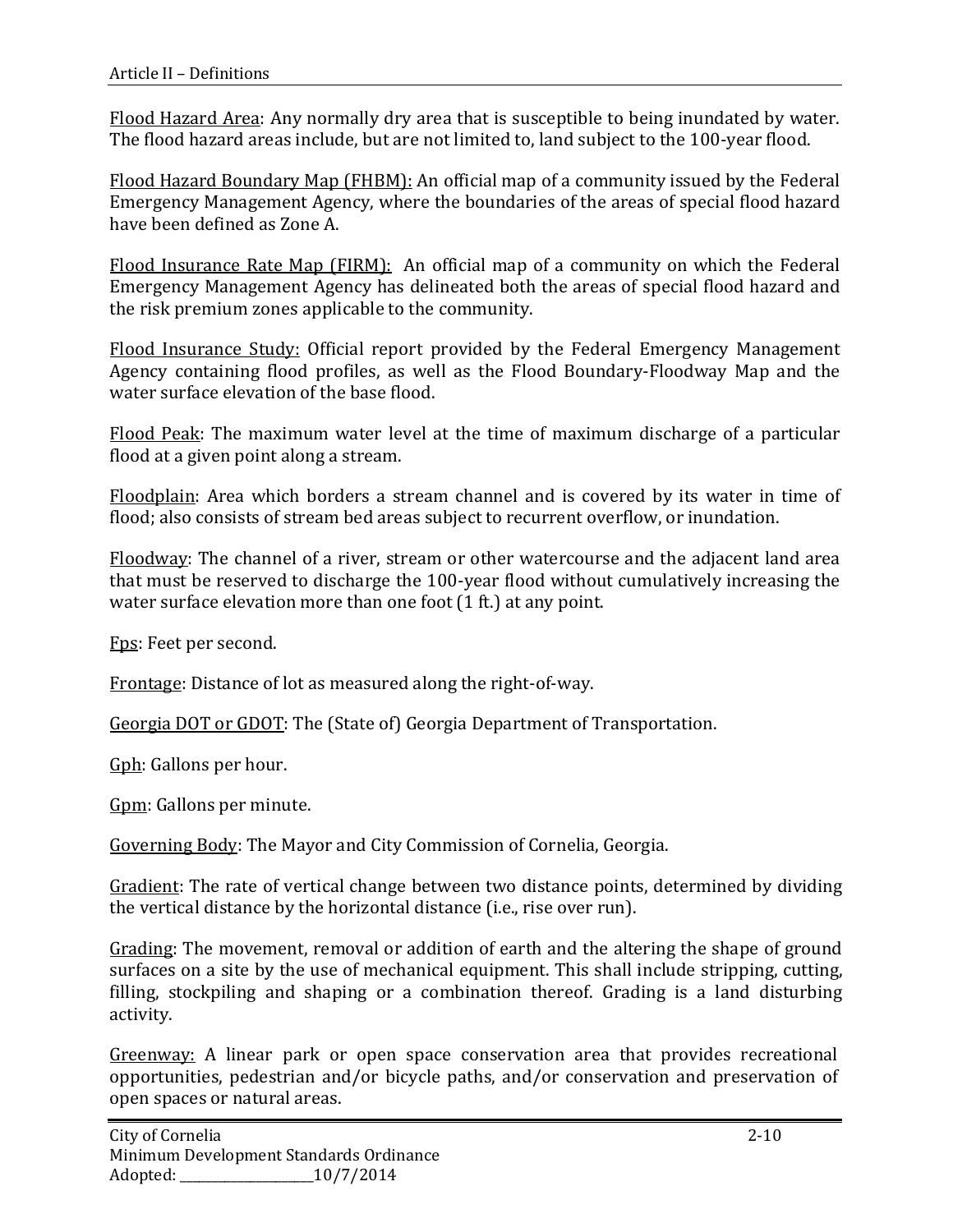Grubbing: The removal of stumps, roots and/or vegetation from the site by methods such as digging, raking, dragging or otherwise disturbing the roots of vegetation. Grubbing is a land disturbing activity.

Habitat for endangered or threatened species: An area verified by the Georgia Department of Natural Resources as 1) actually containing naturally occurring individuals of a species that has been listed as endangered or threatened under the Federal Endangered Species Act, as amended, and 2) being likely to support the continued existence of that species by providing for a significant portion of that species' biological requirements.

Headwater: The water upstream from a structure; or may also be the source of a stream.

Health Department: The Habersham County Health Department.

Homeowners Association: An organization formed for the maintenance and operation of the common areas of a development, where membership in the association is automatic with the purchase of a dwelling unit or lot within the development, with the ability to legally assess each owner of a dwelling unit or lot and which has authority to place a lien against all dwelling units and lots within the development. These associations are sometimes referred to as the HOA.

Hydrology: The science of dealing with the waters of the earth in their various forms, precipitation, evaporation, runoff and ground water.

Imperviousness: The quality or condition of a material that minimizes percolation.

Impervious Surface: Areas which do not permit natural infiltration of rainfall, including, but not limited to rooftops, paved parking lots, driveways, paved roads and streets, patios, paved sidewalks, swimming pools, paved tennis courts and basketball courts, and any other exposed area surfaced in concrete or asphalt, except of gravel and pervious or porous paving materials.

Invert: The floor, bottom or lowest part of the internal cross-section of conduit.

Land Disturbing Activity: Any activity including grading, scraping, clearing, dredging, excavating, and transporting or filling of land; clearing and grubbing of vegetation; any other alteration of land which that may cause land and stream bank erosion, siltation or water pollution from water or wind but not including agricultural practices; and any construction, rebuilding or alteration of a structure.

Land Disturbance Permit: A permit issued to authorize clearing, grading, excavating, transporting and filling of land.

Letter of Credit: A type of subdivision improvement guarantee whereby a subdivider secures an instrument from a bank or other institution or from a person with resources sufficient to cover the cost of improvements required by the City. The instrument pledges the creditor to pay the cost of improvements in case of default by the subdivider.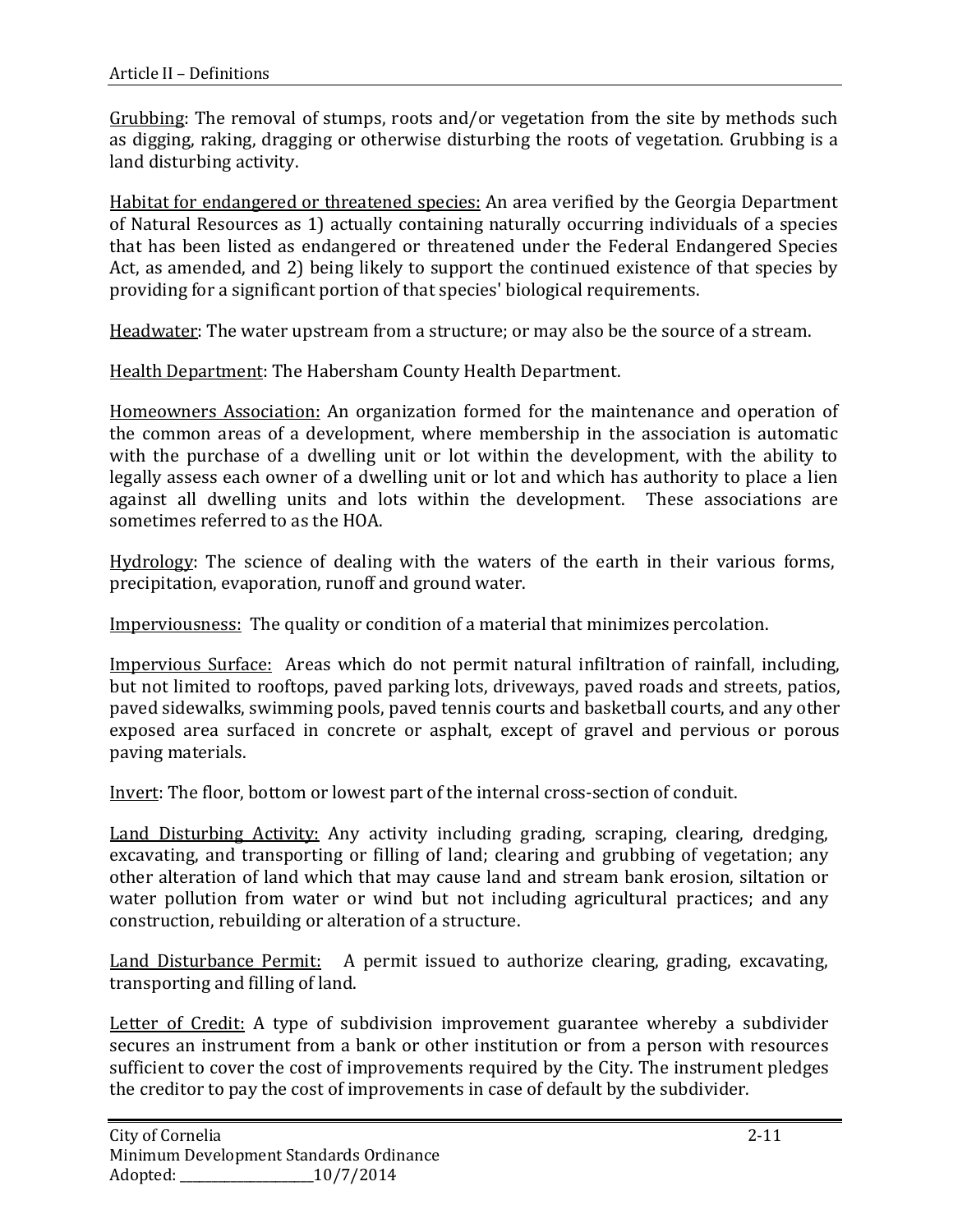Licensed Landscape Architect (LA): A person who, by reason of his special knowledge of natural, physical and mathematical sciences and the principles and methodology of landscape architectural design acquired by practical experience and formal education or both, is qualified to engage in the practice of landscape architecture, as attested by the issuance to said person of a license as a landscape architect by the State of Georgia.

Licensed Land Surveyor/Registered Land Surveyor (RLS): A person who, by reason of his knowledge of the several sciences and of the principles of land surveying acquired by practical experience and formal education, is qualified to engage in the practice of land surveying as attested by the issuance to said person of a license as a land surveyor by the State of Georgia.

Licensed Engineer/Professional Engineer (PE): A person who, by reason of his knowledge of the several sciences and of the principles of engineering acquired by practical experience and formal education, is qualified to engage in the practice of engineering as attested by the issuance to said person of a license as a professional engineer by the State of Georgia.

Lot: A portion or parcel of land intended as a unit for transfer of ownership or for development or both, intended to be devoted to a common use or occupied by a building or group of buildings devoted to a common use, and having principal frontage on a public street or an approved private street. In determining the area and dimension of a lot, no part of the right-of-way may be included.

Lot of Record: A parcel of land within the city limits which was properly platted and recorded in the Superior Court Clerk of Habersham County's Plat and Deed records as of the effective date of this ordinance, or which was lawfully subdivided prior to annexation into the City limits.

Lot of Record, Nonconforming: A historically defined parcel of land that does not meet the current standards for a lot as defined by the Zoning Ordinance. Nonconforming Lots of Record may be allowed a function consistent with adjoining lots provided that in case of division, boundary adjustment, or consolidation, no lot shall be created which does not meet the requirements of the current Zoning Ordinance. The grant of an interest, for security or other purpose, in real property for less than an entire lot, or the foreclosure or sale of such interest, shall not be deemed to create a legal lot unless properly approved by, or a variance granted by the Board of Adjustments, in accordance with this ordinance and the Zoning Ordinance. Nonconforming Lots of Record may consist of:

- A single lot of record.
- A portion of a lot of record.
- A combination of complete lots of record or complete lots of record and portions of lots of record or of portions of lots of record.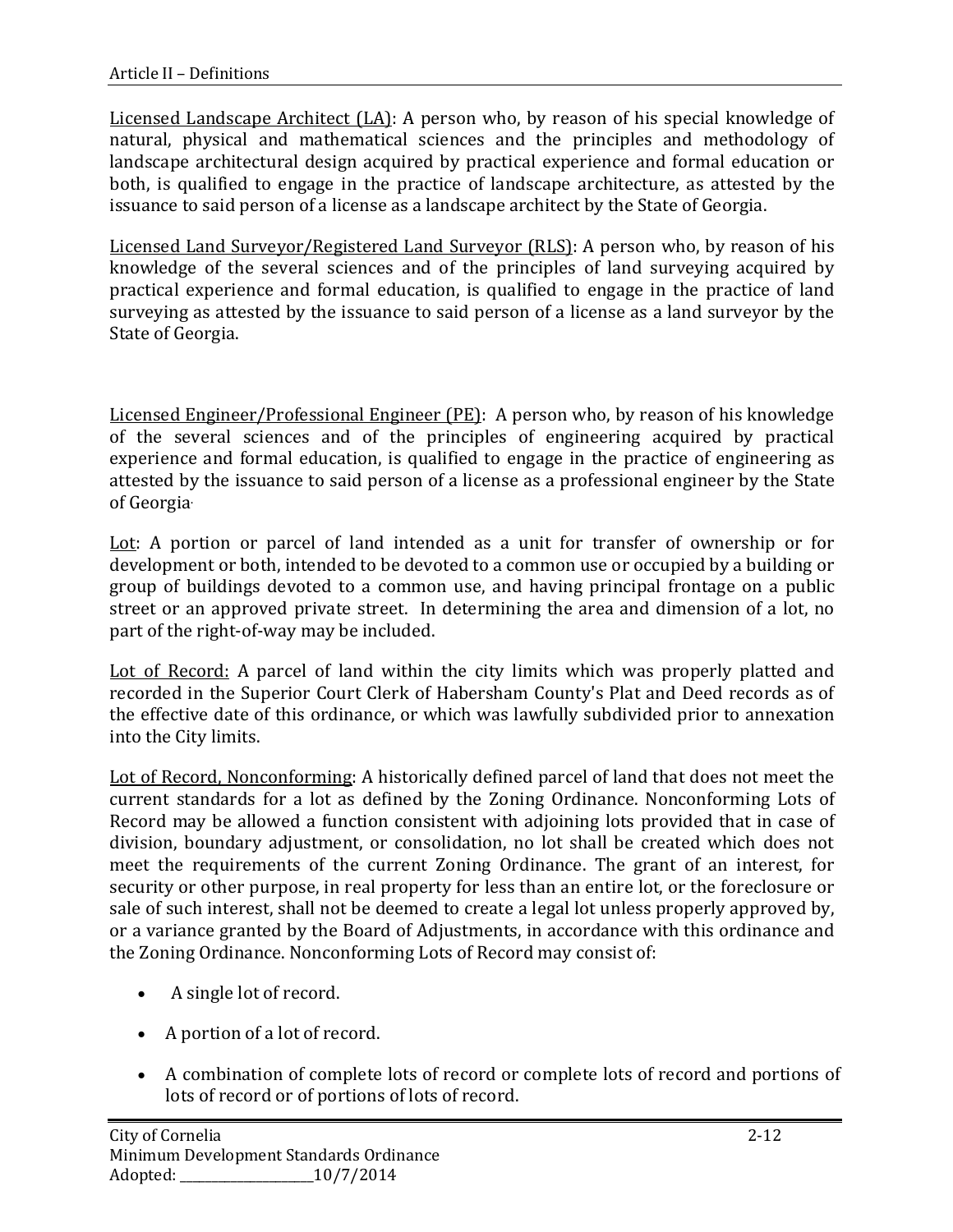• A parcel of land described by metes and bounds.

Lot Area: The total horizontal area within the lot lines of a lot, exclusive of public street right-of-ways.

Lot, Corner: A lot abutting upon two or more streets at their intersection.

Lot, Depth: The average horizontal distance between the front and rear lot lines.

Lot, Double Frontage: A lot other than a corner lot which has frontage upon two or more streets that do not intersect at a point abutting the property.



Lot, Flag: A tract or lot of land of uneven dimensions in which the portion fronting on a public street is less than the required minimum width for construction of a building or structure on that lot.

Lot, Frontage: The width in linear feet of a lot where it abuts the right-of-way of any public street.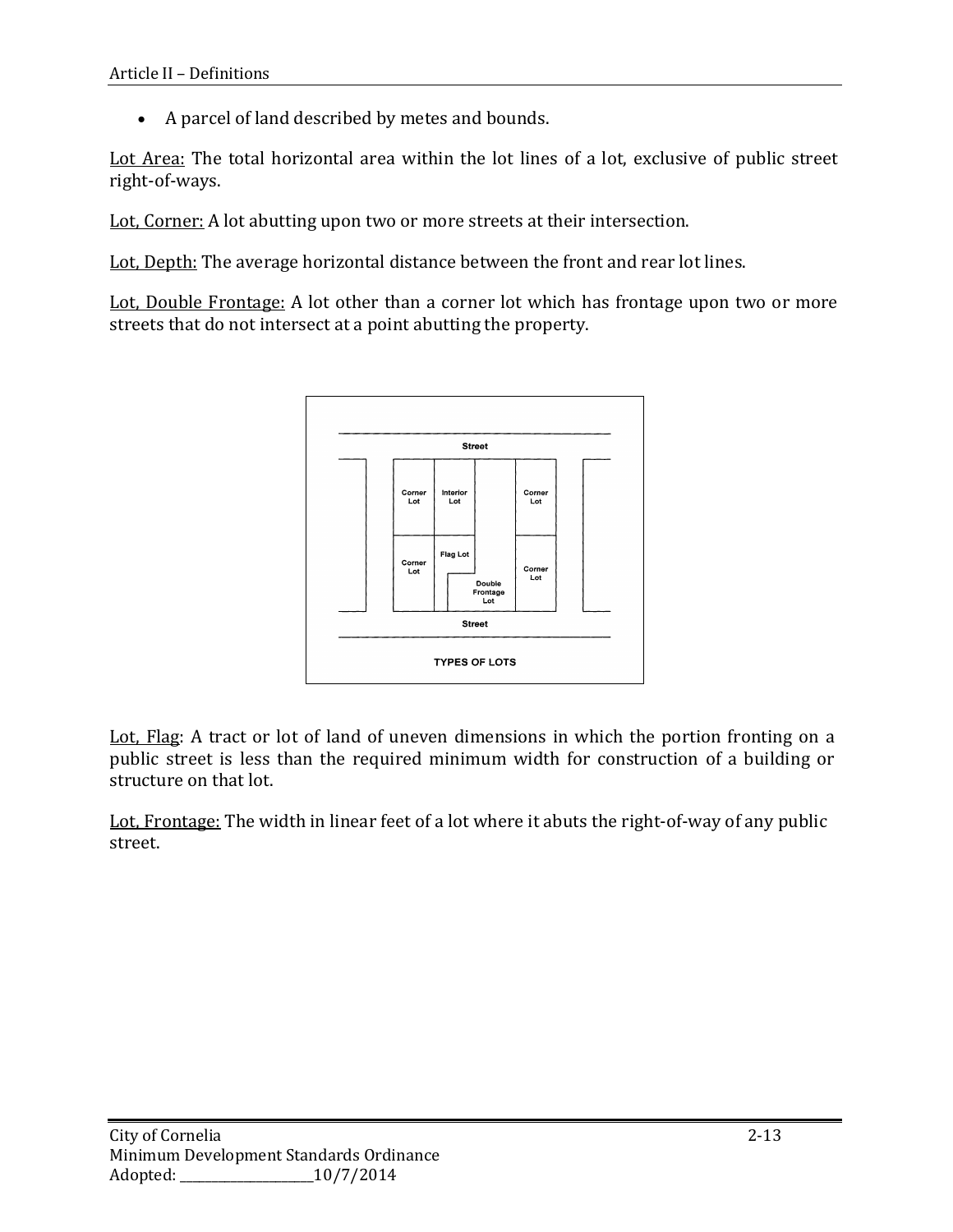

Lot, Interior: A lot other than a corner lot with frontage on only one lot.

Lot, Width: The distance between side lot lines measured at the regulatory/required building line.

Manufactured Home: Manufactured home is commonly referred to as a "Mobile Home" and is only allowed to be placed into existing Manufactured House Developments within the City limits through the City Zoning Ordinance. A Manufactured Home is a new or used structure or dwelling unit, meeting the definition of "manufactured home" contained in O.C.G.A. § 8-2-160, fabricated in an off-site facility, transportable in one or more sections for installation or assembly at the building site, bearing a label certifying it is constructed in compliance with the Federal Manufactured Home Construction and Safety Standards Act, 41 U.S.C. § 5401 et seq., and meeting the following development standards:

- 1. A minimum width in excess of twenty-eight (28) feet
- 2. A minimum roof pitch of 5:12, which means having a pitch equal to at least five inches of vertical height for every twelve inches of horizontal run. Any dwelling unit for which a building permit was obtained prior to the adoption of this Ordinance may be extended, enlarged or repaired as otherwise provided by this Ordinance with the same roof pitch as that allowed by the previous building permit.
- 3. A minimum roof overhang of 12-inches is required. All roof surfaces exposed to view shall be covered with asphalt or fiberglass shingles, wood shakes or shingles, standing seam (non-corrugated tin or steel), clay tiles, slate or similar materials.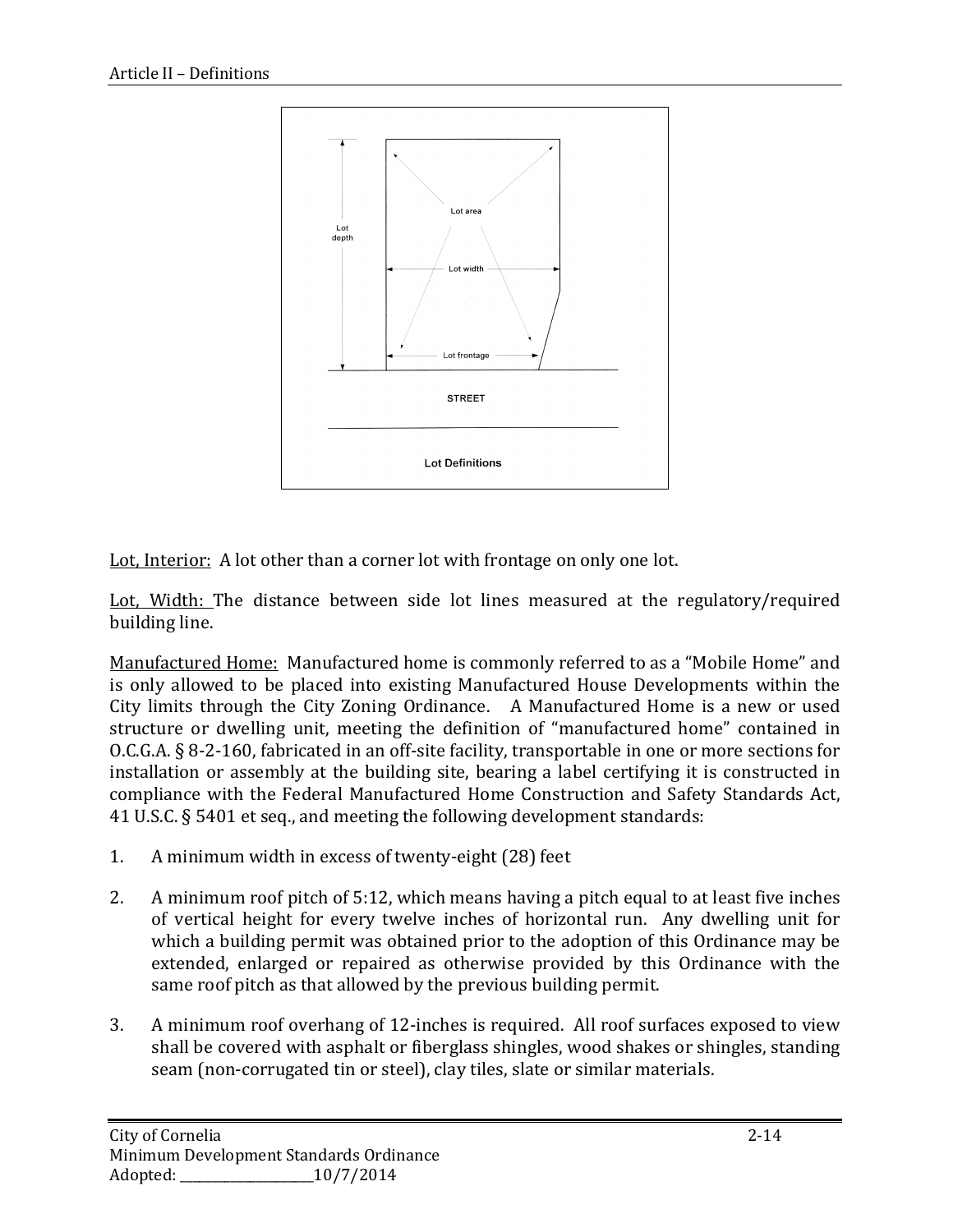- 4. Exterior siding consisting of wood, hardboard, vinyl, brick, masonry, stone, or aluminum (vinyl covered or painted, but in no case exceeding the reflectivity of gloss white paint) comparable in composition, appearance, and durability to the exterior siding commonly used in site dwellings.
- 5. A curtain wall, unpierced except for required ventilation and access, must be installed so that it encloses the area located under the home to the ground level. Such a wall shall have a minimum thickness of four (4) inches and shall be constructed of masonry or similar material as approved by the Zoning Administrator.
- 6. The dwelling must be placed on a permanent foundation, either slab or pier, which meets the requirement of the Standard Building Code. In addition, the dwelling shall be completely under pinned with masonry, stone, or other similar materials for the purpose of underpinning as approved by the Zoning Administrator.
- 7. Utility meters must be mounted to the structure rather than on a utility pole, and all axles, tongues, and transporting and towing apparatus must be removed before occupancy.
- 8. A landing must be installed at each doorway. The minimum size of the landing shall be four feet by six feet (excluding steps) at each doorway. The structure must include steps which lead to ground level, and both landing and steps must meet the requirements of the most recently adopted Building Code of the city of Cornelia Code of Ordinances.
- 9. The dwelling must be installed in accordance with O.C.G.A. § 8-20-160 et seq. and the rules promulgated thereunder.

Manufactured Housing Development: A development or subdivision also known as a "Mobile Home Park" intended for use as a residential area occupied by multiple manufactured homes. New Manufactured Housing Developments are not allowed within the City limits through the City Zoning Ordinances.

Mass Grading: The grading of two (2) acres or more, for residential development, or twenty-five (25) acres or more, for Non-residential development, at one time to prepare multiple lots for construction, rather than lot-by-lot grading at the time of building construction. This definition does not include grading necessary to install required infrastructure such as roads and utilities.

Master Plan: A comprehensive plan, which may consist of multiple maps, data and other descriptive matter guiding the physical development of the City or any portion thereof. This includes any amendments, extensions or additions thereof recommended by the City Manager and adopted by the City Commission indicating the general location for major roads, parks or other public open spaces, public building sites, routes for public utilities, zoning districts or other similar information.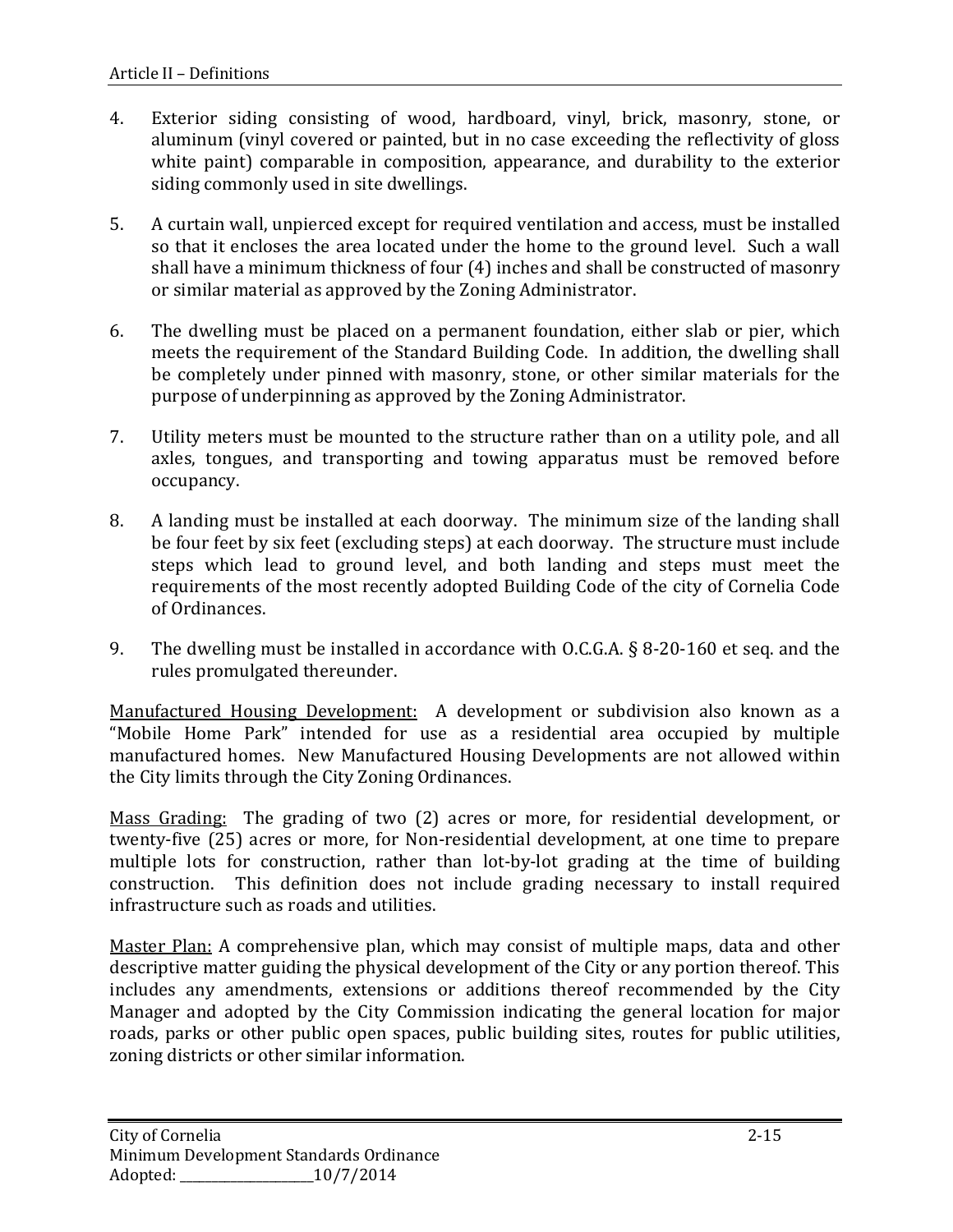Mean Sea Level: The average height of the sea for all states of the tide. It is used as a reference for establishing various property elevations, and for other purposes. For purposes of this ordinance, the term is synonymous with National Geodetic Vertical Datum (NGVD).

Metes and Bounds: A system of describing and identifying land by distances or measures (metes) and bearings or direction (bounds) from an identifiable point of reference, such as a monument or other marker or the corner of intersecting streets.

Municipal Planning Board: Citizens of the City of Cornelia appointed by the City Commission who have the authority to review and recommend the City Commission whether preliminary plats and final plats should be approved, conditionally approved or denied.

National Geodetic Vertical Datum (NGVD): Vertical control used as a reference for establishing varying elevations including areas within the floodplain as corrected in 1929.

Open Space: Land and water areas retained for use as passive recreation areas or for resource protection or conservation in an essentially undeveloped state. In the context of Article XI of this ordinance, open space shall mean any combination of primary conservation areas and secondary conservation areas, as defined in this Article, that together form a permanent, undivided or relatively undivided, undeveloped area.

Owner(s) of Record: The owner(s) of property as specified on the deed of the lot of record.

Parking Lot: A ground level open area that is used for the temporary parking of vehicles and does not include entry roads.

Pavement width: The width of a given lane, road, or other road pavement width, measured from back-of-curb to back-of-curb, or to the edge of pavement where no curbs are required or exist.

Pedestrian Way: Crosswalk or other areas designed and marked specifically for pedestrian traffic.

Performance bond: A type of subdivision improvement guarantee in the form of a bond, secured by the subdivider from a bonding company, in an amount specified by the City Engineer to cover the costs of required improvements, and payable to the City. The City may call in the performance bond in the event the subdivider defaults on required improvements.

Person: Any individual, partnership, firm, association, public or private corporation, trust, joint venture, estate, cooperative, political subdivision or other instrumentality of this state or other legal entity.

Plat, Final: A finished drawing of a subdivision showing completely and accurately all legal and engineering information, certification, and all other elements and requirements set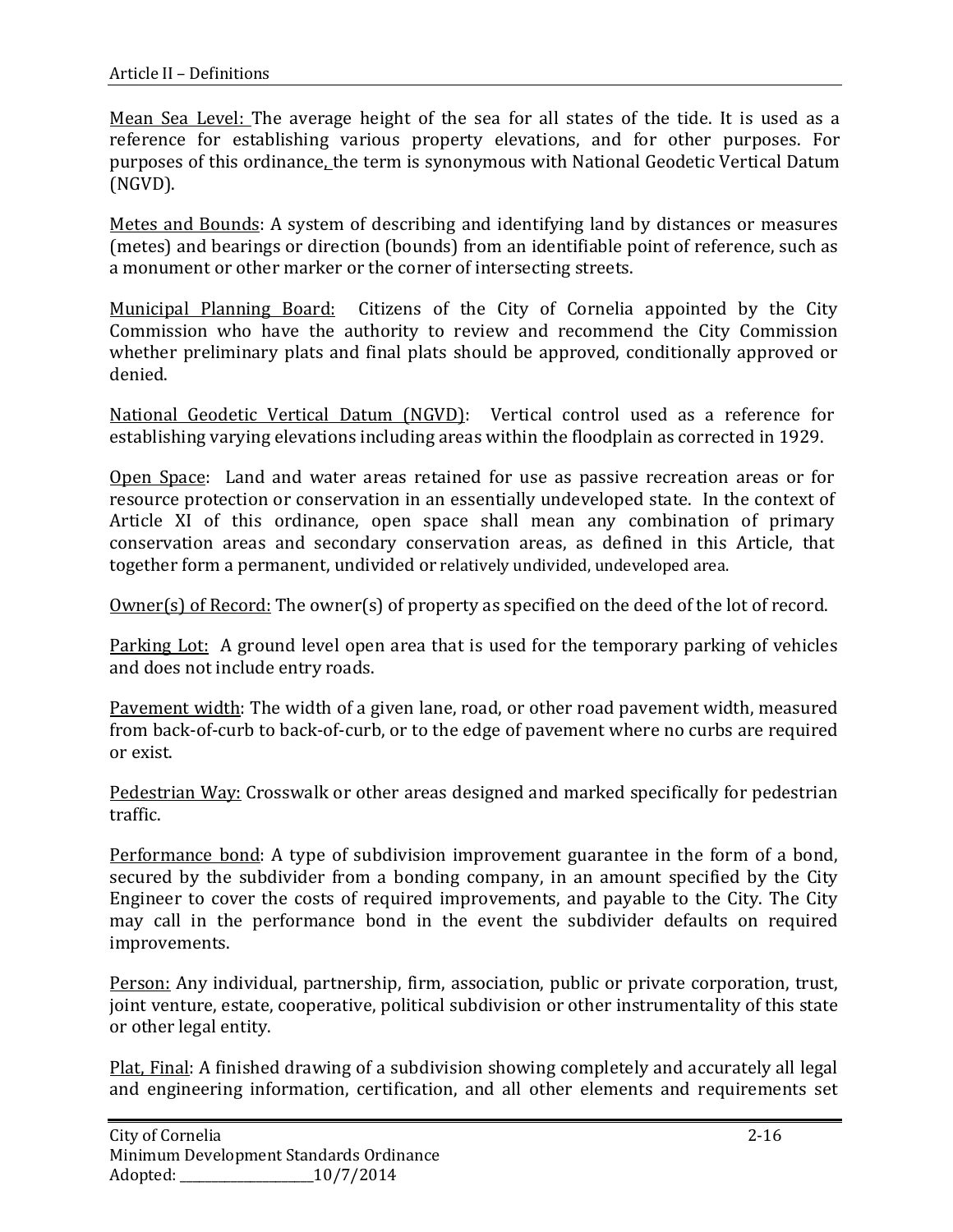forth in this ordinance and 0.C.G.A. 15-6-7, prepared for filing for record with the Clerk of the Habersham County Superior Court.

Plat, Preliminary: A drawing which shows the proposed layout of a subdivision in sufficient detail to indicate its general design.

Pre-Application Conference: An initial and informal stage of development review at which the developer may make known concept plan proposals and the Project Review Team may respond and/or advise the developer concerning the development regulations.

Professional or Design Professional: An individual who meets state licensure requirements applicable to the profession or practice in which he/she is engaged.

Professional Engineer: See "Licensed Engineer".

Project: A principal building or structure or group of buildings or structures planned and designed as an interdependent unit together with all accessory uses or structures, utilities, drainage, access and circulation facilities, whether built in whole or phases. Examples include: a principal building on a lot, a residential subdivision, a multi-family development, a shopping center or an office park.

Project Review Team: A team of individuals, consultants, professionals, and City employees representing the City in the review and approval of proposed developments. The Project Review Team is composed of the Administrative Officer as well as others including, but not limited to, the Public Works Director, the City Engineer, City Planner/Zoning Administrator, Fire Marshall, Municipal Planning Board, Building Inspector, Economic & Community Development Manager as well as other stakeholders.

Property Owner: Any person who owns fee title to a given area of land, excluding, however, any recorded easement or right-of-way.

Protective Covenants: Contracts made between private parties as to the manner in which land may be used, with the view toward protecting and preserving the physical and economic integrity of any given area.

Protected Zone: All lands that fall outside the buildable area of a parcel; all areas of a parcel required to remain in open space, and/or all areas required as yard areas, buffers, or landscaped areas according to provisions of the City of Cornelia Zoning Ordinance or by conditions of zoning and variance approval.

Psi: Pounds per square inch.

Rational Formula: A method of calculating the total amount of stormwater runoff a given project will generate within a certain period of time, represented by the following formula:

 $Q = CIA$ , where

Q = maximum amount of runoff in cubic feet per second (Q accounts for both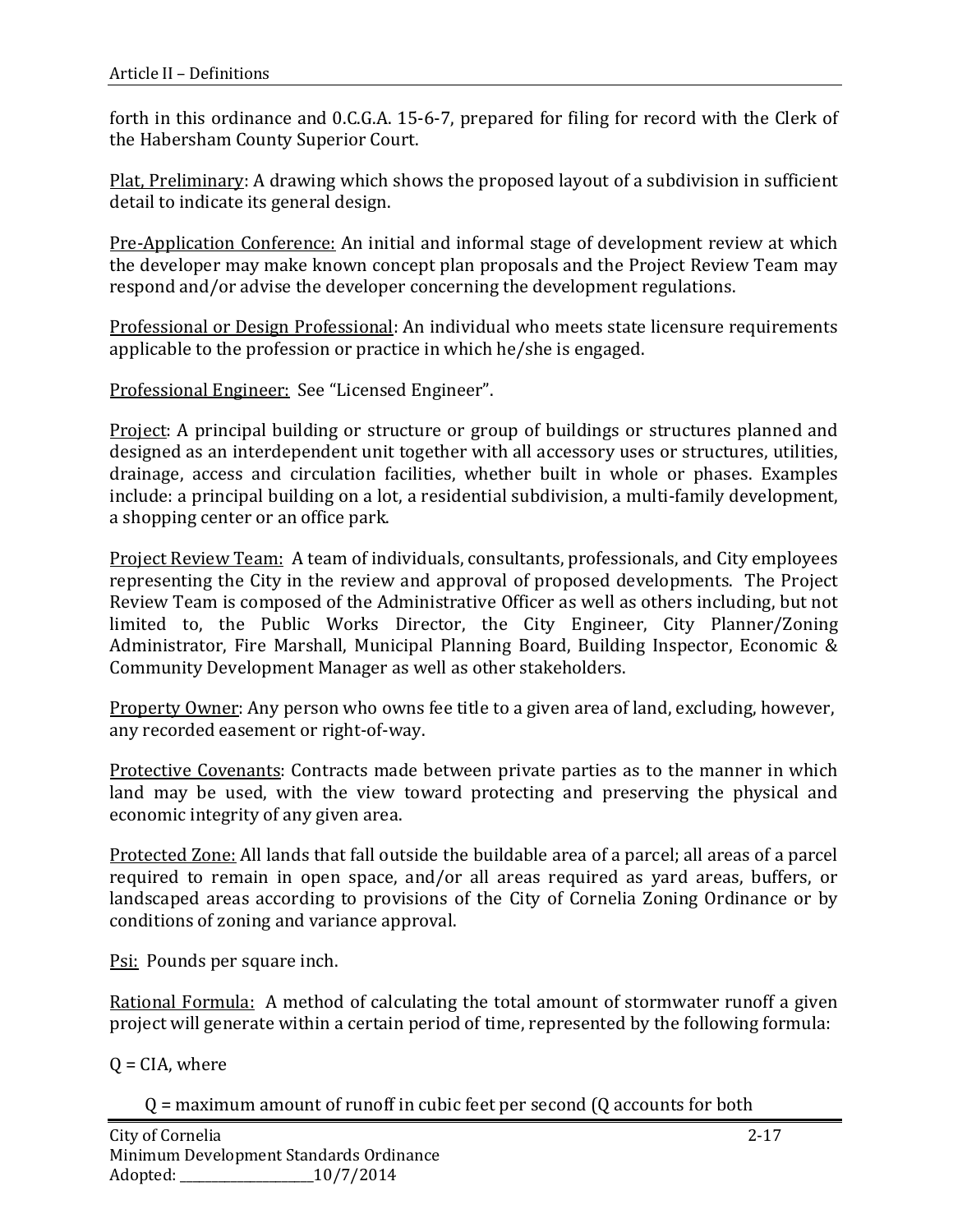quantity and rate)

C = average runoff coefficient for the entire site

- $I =$  intensity of rainfall in inches per hour
- A = total area to be drained in acres

Recreation, active: Leisure activities that are facility oriented, such as swimming pools, tennis courts, and ball fields.

Recreation, passive: Leisure activities that are natural resource oriented, such as hiking trails, conservation areas, and nature preserves.

Reserve Strip: A strip of land across the end of, or along the edge of, a street, alley, or lot for the purpose of controlling access which is reserved or held until future street extension or widening.

Responsible party: In the context of enforcement procedures, a person who is alleged to have committed, causes, continued or created a violation of the terms, requirements, regulations, or provisions of this ordinance whether as a direct act, through lack of action or neglect, or at the direction of or on behalf of others. A responsible party may be the owner of a premises where a violation has occurred; an occupant whether through ownership, lease or other tenancy; a contractor, building or developer; an agent of or person otherwise acting on behalf of the aforementioned parties; or other person acting in violation of this ordinance.

Re-subdivision: The act of changing an existing lot created by a plat and recorded in the Office of the County Superior Court Clerk of Habersham County, Georgia.

Retention: The permanent maintenance of stormwater on-site.

Retention pond: A pond or pool used for the permanent storage of stormwater runoff.

Right-of-way, public: That area, distinguished from an easement or private road right-ofway, which is owned in fee-simple title by the Governing Body or other government, for the present or future use of roads, roads and highways, together with its drainage facilities and other supporting uses and structures.

Right-of-way, private: That area, distinguished from an access easement or public right-ofway, dedicated to property owners of the subdivision involved or to other individuals, and which affords permanent access to abutting property or properties. A private right-of-way is distinguishable from a public road right-of-way in that maintenance and ownership of the road and accessory improvements is by private individuals or an association rather than the Governing Body or another government.

Riprap: Rocks, rubble, or stones, irregularly shaped and at least six inches in diameter, used for erosion control and soil stabilization.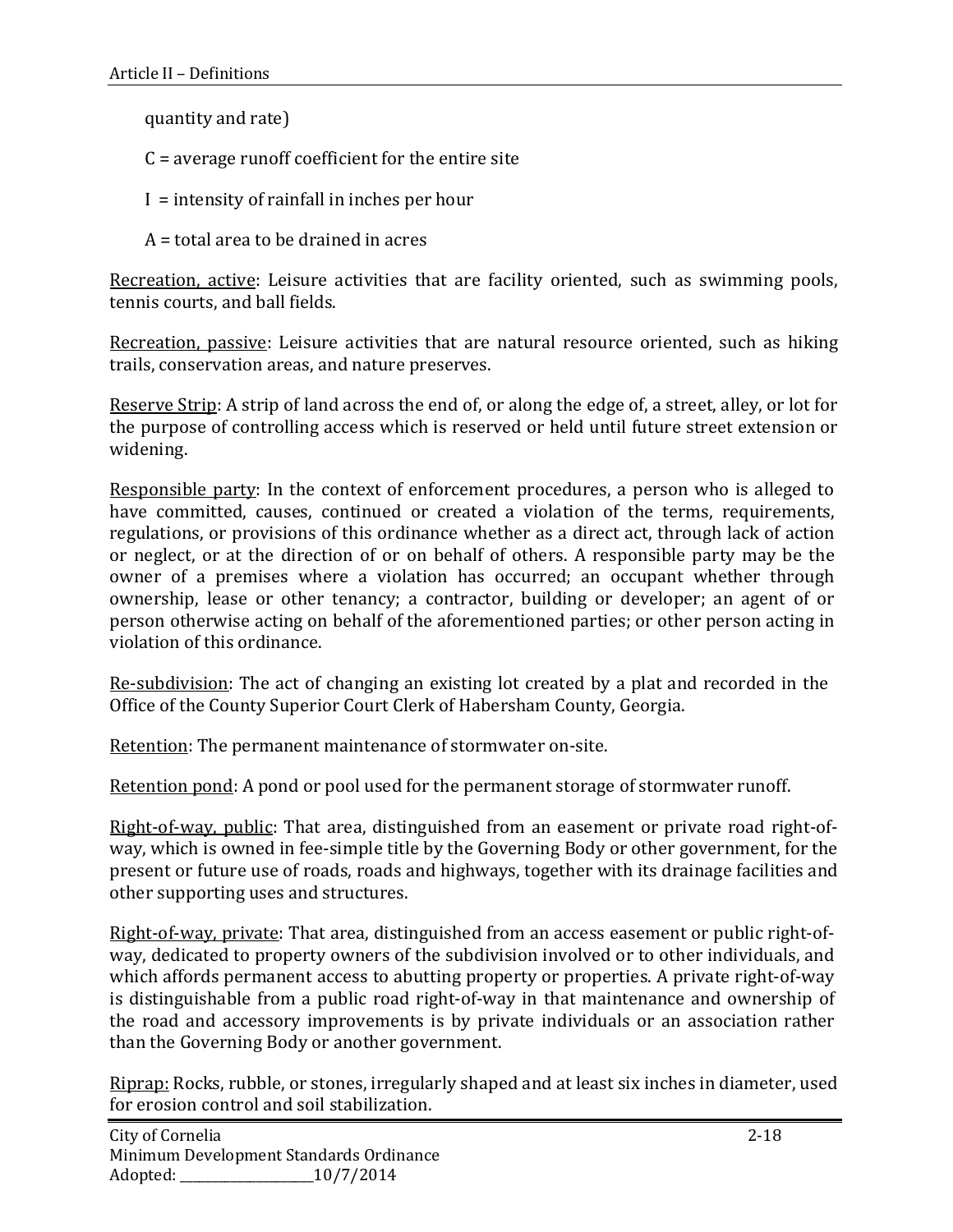Road Classification Map: Comprehensive plan of arterial, collector and minor streets and roads for all or a portion of the City.

Roadway drainage structure: A device such as a bridge, culvert, or ditch, composed of a virtually non-erodible material such as concrete, steel, plastic, or other such material that conveys water under a roadway by intercepting the flow on one side of a traveled way consisting of one or more defined lanes, with or without shoulder areas, and carrying water to a release point on the other side.

Runoff coefficient: Ratio of the amount of rain which runs off a surface to that which falls on it; a factor from which runoff can be calculated.

Scenic views and sites: Those geographic areas containing visually significant or unique natural features, as identified in the City's Comprehensive Plan, or by other reasonable means.

Sediment: Solid material, both organic and inorganic, that is in suspension, is being transported or has been moved from its site of origin by air, water, ice or gravity as product of erosion.

Sedimentation: The process by which eroded material is transported and deposited by the action of water, wind, ice, or gravity.

Sensitive natural areas: Any area, as identified now or hereafter by the Georgia Department of Natural Resources, which contains one or more of the following: habitat, including nesting sites, occupied by rare or endangered species; rare or exemplary natural communities; significant landforms, hydroforms, or geological features; or other areas so designated by the Department of Natural Resources; and which is sensitive or vulnerable to physical or biological alteration.

Septic tank: An approved watertight tank designed or used to receive sewage from a building sewer and to affect separation and organic decomposition of sewerage solids, and discharging sewage effluent to an absorption field or other management system.

Sewer: A pipe located in a public right-of-way or easement which transports sewage, including manholes, connections, and all other appurtenances.

Sewer, storm: A sewer that carries storm, surface, and ground water drainage but excludes sewage and residential, commercial, and industrial wastes.

Shade Tree: A tree in a public place, street right-of-way, or special easement, planted to provide canopy that will obscure the sun and heat from the ground.

Sidewalk: A hard-surfaced pedestrian access area adjacent to or within the right-of-way of a public road.

Site: Any tract, lot or parcel of land where development is to be performed.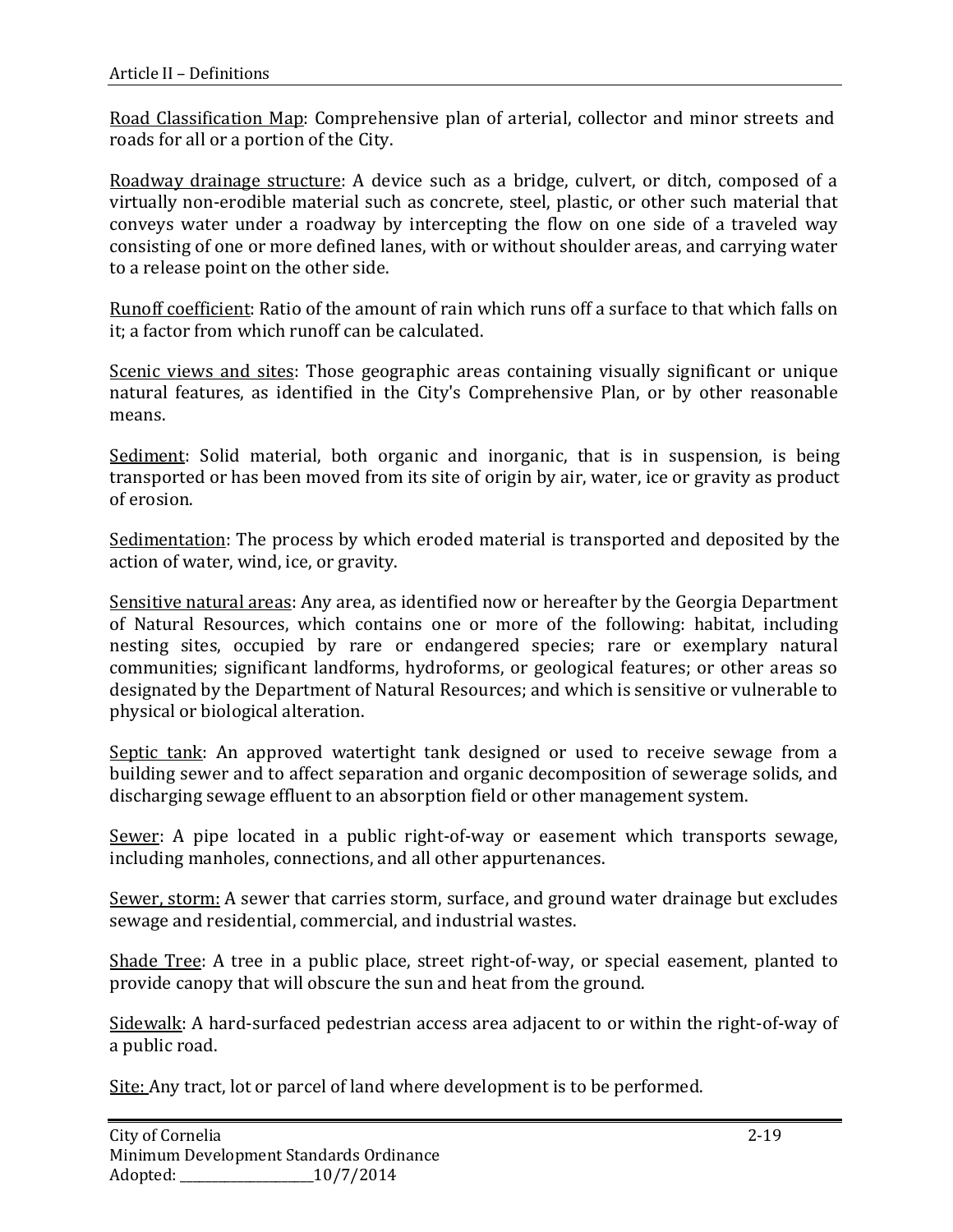Site Work: Development activity to prepare a property for construction of buildings or finished structures, including clearing, grubbing, grading and installation of soil erosion and sedimentation control facilities.

Soil and Water Conservation Commission: The Soil and Water Conservation Commission of the State of Georgia.

Soil and Water Conservation District: The Upper Chattahoochee River Soil and Water Conservation District.

Soil Erosion and Sedimentation Control Regulations: Regulations promulgated by the State of Georgia through the Georgia Erosion and Sedimentation Act of 1975 as amended to date.

Specimen Tree: Any deciduous tree which has been determined to be of high value by the Zoning Administrator because of its species, size, age or other distinctive criteria.

Stream Bank Buffer: Georgia law requires a 25 foot undisturbed buffer, parallel to the stream, along both banks of all "Waters of the State" as measured from the "point of wrested vegetation". The City may have Stream buffers greater than what Georgia law requires.

Street: A public or private thoroughfare which is open to the general public and which affords the principal means of access to abutting property. Private streets are not allowed in new Development.

Street, Arterial: Unless otherwise specified by the Comprehensive Plan, transportation element of the Comprehensive Plan or Major Thoroughfare Plan, arterial streets are those streets and highway facilities, including full and partial access controlled highways and major urban area entrance highways, which are designed to carry the highest traffic volumes and the longest trips through and within an urban area.

Street, Collector: Unless otherwise specified by the Comprehensive Plan, transportation element of the Comprehensive Plan or Major Thoroughfare Plan, collector streets are those streets that collect traffic from minor streets or other collector streets and channel it to the arterial system. Collector streets provide land access and traffic circulation within commercial and industrial areas.

Street, Local: Unless otherwise specified by the Comprehensive Plan, transportation element of the Comprehensive Plan or Major Thoroughfare Plan, local streets are used primarily for direct access to residential, commercial industrial or other abutting property.

Street, Private: A road or street that has not been accepted for maintenance by the City and that is not owned and maintained by a state, county, city, or another public entity. Private Streets are not allowed in new Developments.

Street, Public: A dedicated and accepted public right-of-way which affords the principal means of access to abutting properties. See definition for Local Street.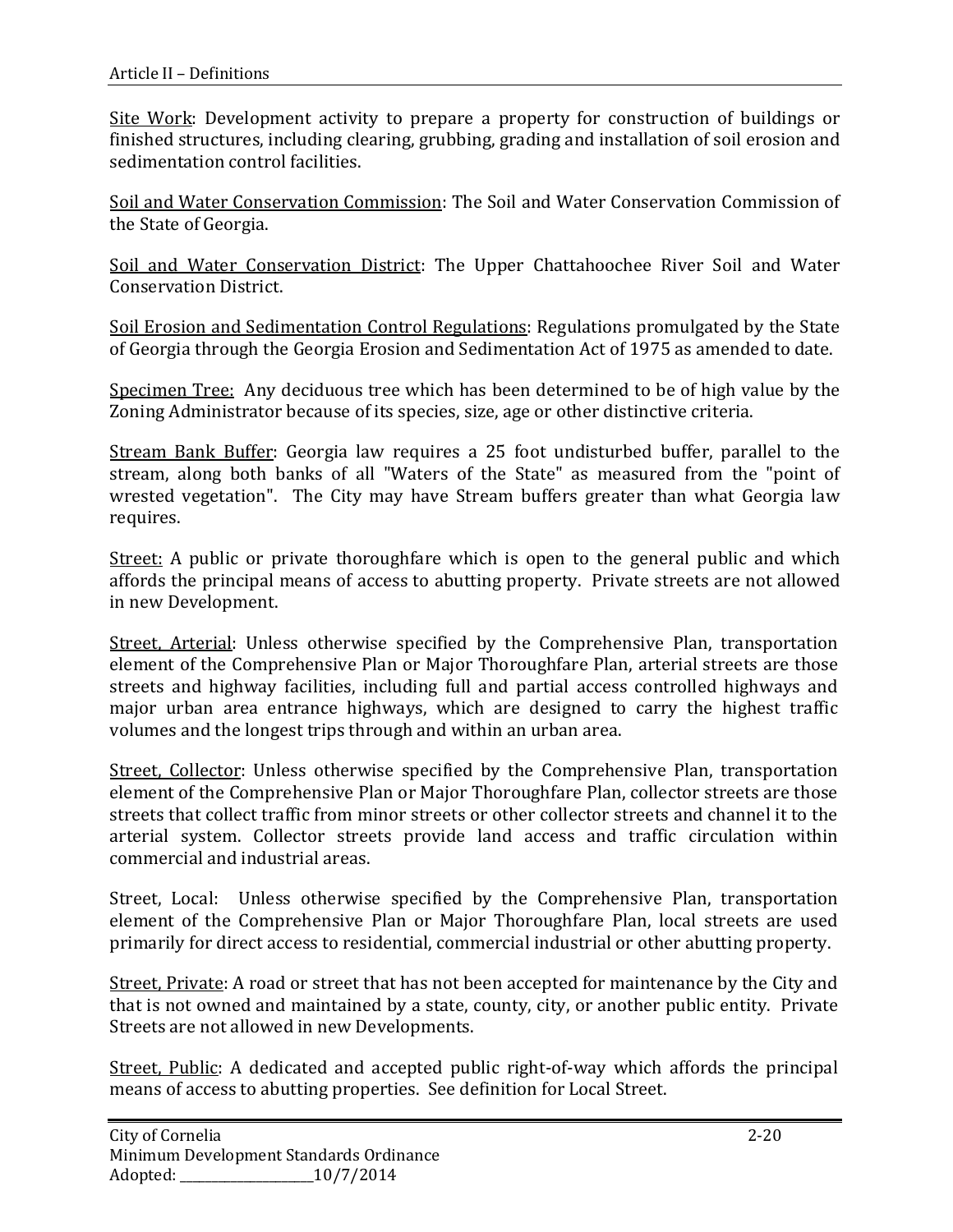Storm Drainage System: Any structure used principally to retain, detain, collect, direct, transfer, carry, convey, distribute or treat, singularly or in combination, storm water or other surface water, including, but not limited to, aprons, basins, berms, BMP facilities, catchments, conduits, culverts, dams, dikes, ditches, drains, drops, filters, grates, infiltration devices, inlets, manholes, man-made channels, outlets, pipes, ponds, rip-rap, risers, spillways, storm sewers, swales and trenches; and also including any maintenance areas needed for such structures.

Structure: Anything constructed or erected, the use of which requires more or less permanent location on the ground, or which is attached to something having more or less permanent location on the ground, not including utility poles.

Subdivision: The division of a parcel or tract of land into two (2) or more lots for the purposes of creation of lots for development, the rearrangement of existing lot lines, or for the purpose of transfer of ownership.

Subdivision, Consolidation: The removal of common property lines between abutting lots in the same ownership. (See also boundary adjustment subdivision).

Subdivision, Consolidation Plan: A legal document, prepared by a qualified professional licensed to prepare such in the State of Georgia, for the purpose of the legal removal of common property lines between abutting lots in the same ownership.

Subdivision, major: Any subdivision which involves the construction of a new public or private street; and any subdivision, regardless of whether or not it involves a new public or private street, which contains more than three (3) lots.

Subdivision, minor: The subdivision of a tract of land into not more than three (3) lots, where each lot has minimum required frontage on an existing public street.

Time of concentration: The time it takes for runoff to travel from the hydraulically most distant part of the watershed to the point of reference. In hydrograph analysis, it is the time from the end of excessive rainfall to the point of inflection on the falling limb in the hydrograph.

Topography: The configuration of surface features of a region, including its relief, rivers, lakes, and showing relative elevations.

Tract: An area, parcel, site, piece of land or property that is subject of a development application.

Traffic Study: An analysis conducted to assess the impact of vehicular traffic generated by a new use or change in use on existing or future road network and to obtain the required information in evaluating any potential road network improvements.

Utilities: All lines and facilities related to the provision, distribution, collection, transmission, or disposal of water, storm and sanitary sewage, oil, gas, power, information,